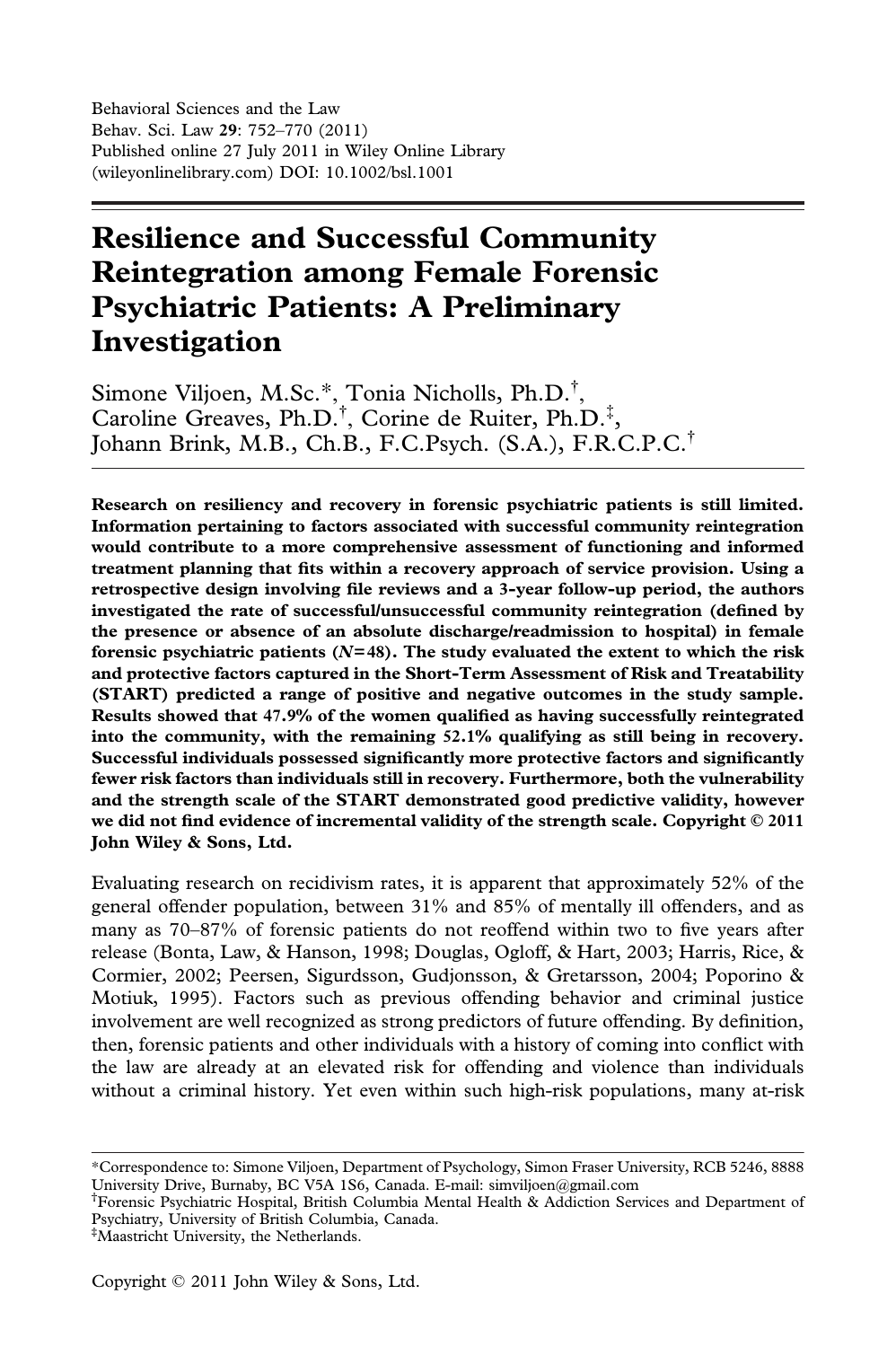individuals do not go on to reoffend. Those who reoffend may have more risk factors than those who do not. Conversely, those who do not reoffend may possess more characteristics consistent with the concept of resiliency (Nicholls, Brink, Desmarais, Webster, & Martin, 2006; de Vogel, de Ruiter, Bouman, & de Vries Robbé, 2009; Webster, Martin, Brink, Nicholls, & Desmarais, 2009).

According to Fergus and Zimmerman (2005) vulnerability refers to the extent to which someone will have an increased likelihood of experiencing a negative outcome after exposure to a risk factor. Resilience relates to avoiding the negative consequences of these adverse events despite this vulnerability. Further, Fergus and Zimmerman (2005) describe what is referred to as the 'resilience process'. They assert that resiliency entails the use of internal protective factors, or 'assets', in combination with external protective factors, or 'resources'. This is a useful perspective from which to examine recovery and recidivism research within forensic populations, in that it is clear that some risks are influenced not only by internal protective factors such as insight and prosocial attitudes but also by external protective factors, such as social support or the neighborhood of residence. More importantly, these factors are malleable, and thus can guide treatment and risk management.

Resilience in the forensic context might best be understood in terms of the extent to which protective factors help individuals to avoid exposure to risk factors (e.g., housing subsidies to support availability of a stable residence), to recover from the effect of risk factors (e.g., professional services to address post-traumatic stress disorder; promoting an internal locus of control, increasing optimism), or to reduce negative outcomes as a result of exposure to risk (e.g., communication skills and coping strategies that serve to support non-violent conflict resolution). The literature suggests that risk factors are not automatically negated by the presence of a particular protective factor (or factors) (de Vogel et al., 2009; Webster et al., 2009; Webster, Martin, Brink, Nicholls, & Middleton, 2004). More likely, certain corresponding negative outcomes can be reduced or avoided as a result of the influence of a protective factor or several protective factors (Fergus & Zimmerman, 2005). However, there is scant literature on adult forensic patients to inform the field and support patients, family members, and professionals alike in their efforts toward successful community re-entry of forensic patients.

Recently, there has been an increased interest in studying protective factors that appear to serve individuals to avoid offending behaviors and to assist in a successful return to community settings; this research has been conducted among vulnerable populations such as forensic psychiatric patients and offenders (Nicholls et al., 2006; de Vogel et al., 2009; Webster et al., 2004, 2009; Wilson, Desmarais, Nicholls, & Brink, 2010). Historically, however, research on successful community reintegration and desistance from offending behavior has centered around juvenile offenders in terms of the trajectory of desistance in the transition from adolescence into adulthood (Aspy et al., 2004; Carr & Vandiver, 2001; Efta-Breitbach & Freeman, 2004; Fergus & Zimmerman, 2005; Hjemdal, Aune, Reinfjell, Stiles, & Friborg, 2007). Consequently, there is a stronger understanding of desistance of offending behavior and successful community reintegration within youth populations than has been developed in the adult forensic literature.

One of the first studies to investigate desistance from offending behavior in adults was a qualitative follow-up study by Haggård, Gumpert, and Grann (2001), which focused on a sample of four offenders who were considered to be high-risk and who had not recidivated (i.e., a score of at least 12 points on the historical part of the HCR-20;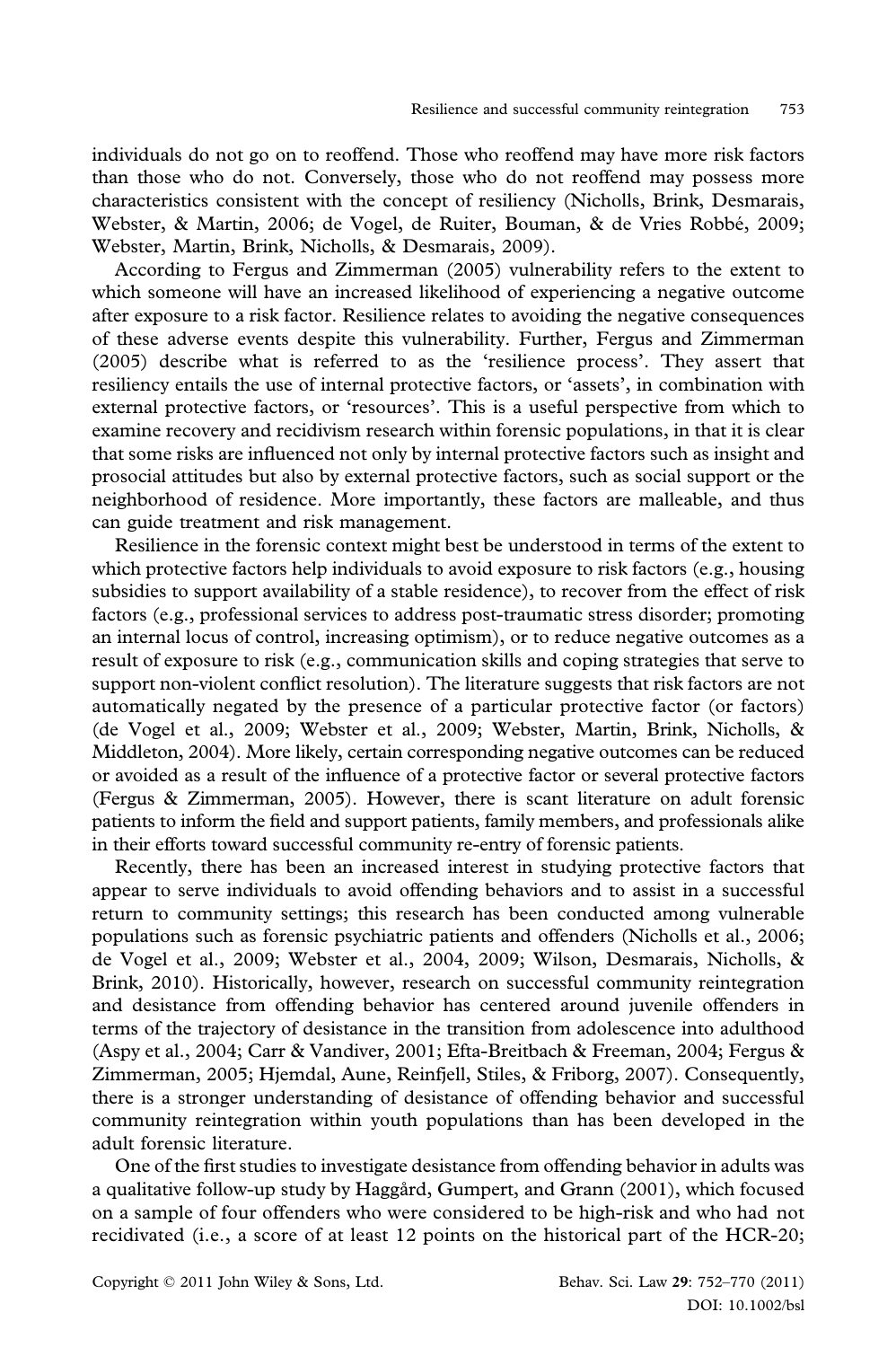convicted at least twice for violent crimes, and with at least five convictions for any crime; not having been detained in a forensic psychiatric unit or imprisoned during the past five years; and, lastly, during follow-up, they must have not been reconvicted for any crime during the past 10years). The authors found that one participant had indeed reoffended, but that there was a long period in which he had desisted and for this reason they included him in the study. They attributed his long period of desistance largely to the support of his partner at the time. The authors noted that most of the desisters had families, and they had developed a social isolation strategy for desisting. It appeared that the men did not trust themselves to be around other people apart from their families. Interestingly, the participants' own accounts of why they desisted largely indicated a decision-making process: it seems that these men had made a conscious decision to refrain from criminal behavior, which was often triggered by a traumatic incident associated with their lifestyle.

Benda (2001) studied a group of male inmates ( $N=480$ ) who had opted to go to a boot camp facility instead of serving a longer sentence in an institution. The study found that non-recidivists scored higher on trait measures of self-efficacy, self-esteem, and resilience than parole violators and recidivists. It is interesting that these authors cite self-esteem as a potential protective factor in that this has generally been shown to be a poor predictor of recidivism (see Andrews & Bonta, 2003). The non-recidivists also reported that they experienced the camp as more stimulating than parole violators and recidivists. Additionally, these individuals showed optimism for their future. Entering the significant risk and protective factors into a discriminant function analysis correctly classified 80% of the non-recidivists, 70% of the parole violators, and 76% of the recidivists.

One of the few studies that included both male ( $N=433$ ) and female offenders ( $N=28$ ) employed three measures that looked at protective factors (socialization, compliance, and social desirability/self-deception), which had previously been found to be relevant to juvenile offending (Peersen et al., 2004). Socialization and social desirability/selfdeception were found to be associated with lower rates of recidivism, indicating that the desire to appear socially appropriate to others may prevent released offenders from reoffending. This study did not attempt to analyze the data for males and females separately, and thus it remains unclear whether the protective factors are the same or different for men and women.

Taylor (2008) conducted a study using a group of 26 female offenders who had just been released from a New Zealand prison. In order to investigate protective factors in reoffending, the women were asked to list the factors that prevented them from reoffending. These women listed 10 protective factors: having dependent children, sufficient income, non-offending friends, a non-offending partner, interests and hobbies, employment, a supportive non-offending family member, satisfying wants, and a satisfying social life, and managing their addictions. The authors also pointed out that these protective factors are likely to interact with each other. However, these findings should be considered with caution as they relied on self-report alone.

Research on protective factors and their utility in risk assessments is limited, yet scholars have called for their inclusion in these assessments (Rogers, 2000). The Short-Term Assessment of Risk and Treatability (START; Webster et al., 2004, 2009) is a brief clinical guide for the dynamic assessment of clients' risks, strengths, and treatability, which was developed to address this deficit in risk assessment measures. This tool is intended for use with diverse populations of individuals with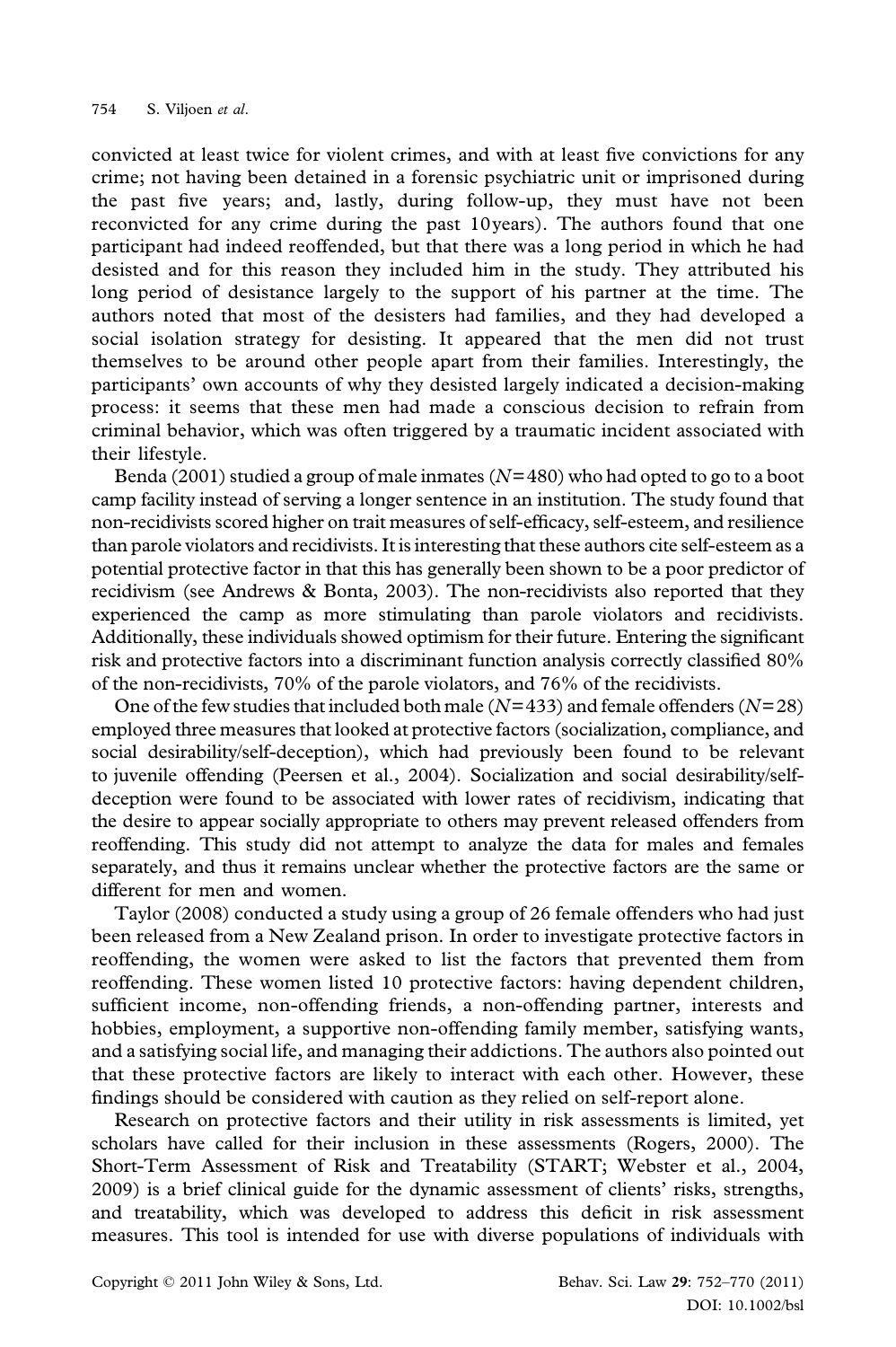mental and personality disorders, including corrections inmates and probationers, forensic, and civil psychiatric patients in both in-patient and community settings. One validation study of START in a forensic psychiatric population reported the internal consistency (Cronbach's alpha) of the total START scores for diverse raters as good ( $\alpha$ =0.87) and relatively consistent across disciplines: psychiatrists ( $\alpha$  =0.80), case managers ( $\alpha$ =0.88), and social workers ( $\alpha$ =0.92). The authors found that the item homogeneity measured using the mean inter-item correlation (MIC) exceeds 0.20, which is generally agreed to reflect a one-dimensional scale (Nicholls et al., 2006). Inter-rater reliability of START has been assessed across multiple mental health disciplines finding excellent inter-rater reliability (intraclass correlation coefficient, ICC=0.81–0.87; Nicholls et al., 2006; Wilson et al., 2010).

In support of construct validity, one study examining a sample of forensic psychiatric patients found that strength total scores increased significantly and vulnerability total scores decreased significantly as security levels decreased for patients in a forensic psychiatric in-patient setting (Nicholls, Webster, Brink, & Martin, 2008). Predictive validity has been examined in prospective research, which demonstrates a moderate association between START total scores and future self-harm, aggression against others, and attempted unauthorized leave, as measured with a modified Overt Aggression Scale (Nicholls, Brink, Desmarais, Webster, & Martin, 2007). Similarly, another study by Nicholls et al. (2006) found that patients who experienced adverse outcomes during follow-up had significantly higher START total scores than those who did not have these types of experience. Additionally, this study demonstrated that START showed good predictive validity with regard to verbal aggression, physical aggression against objects and towards others, and sexually inappropriate behaviour, but not for self-harm or unauthorized leave (Nicholls et al., 2006). In another study of forensic inpatients, the START evidenced excellent inter-rater reliability and demonstrated both predictive and incremental validity over the HCR-20 historical factors and the The Hare Psychopathy Checklist: Screening Version (PCL:SV; Desmarais, Nicholls, Wilson, & Brink, unpublished). Strength total scores evidenced unique contributions to the prediction of physical aggression toward others. However, another study examining incremental predictive validity did not find support for this type of validity as neither strength nor vulnerability scores contributed independently to the prediction of aggression, although it should be noted that the overall model was significant (Wilson et al., 2010). Braithwaite and colleagues (2010) found that both the strength and vulnerability scores predicted aggression against others, suicidality and substance abuse, but only when recent behavior was not controlled for.

At present, research on desistance from offending behavior and the successful reintegration of offenders into the community remains in its infancy, and scholars are calling for research in this area to be conducted with the same dedication that has been applied to the investigation of the onset and persistence of criminal activity (Farrington, 1997). The existing body of literature that has been amassed on this topic to date has focused primarily on successful community reintegration in the context of a transition from adolescence to young adulthood. A smaller body of literature has investigated successful community reintegration in adult offenders but has focused mainly on male offenders to the exclusion of female participants. Additionally, the current literature primarily investigated inmates in the general prison population. Given these clear gaps in the literature, more research is needed, focusing on female forensic psychiatric patients. With this in mind, the objectives for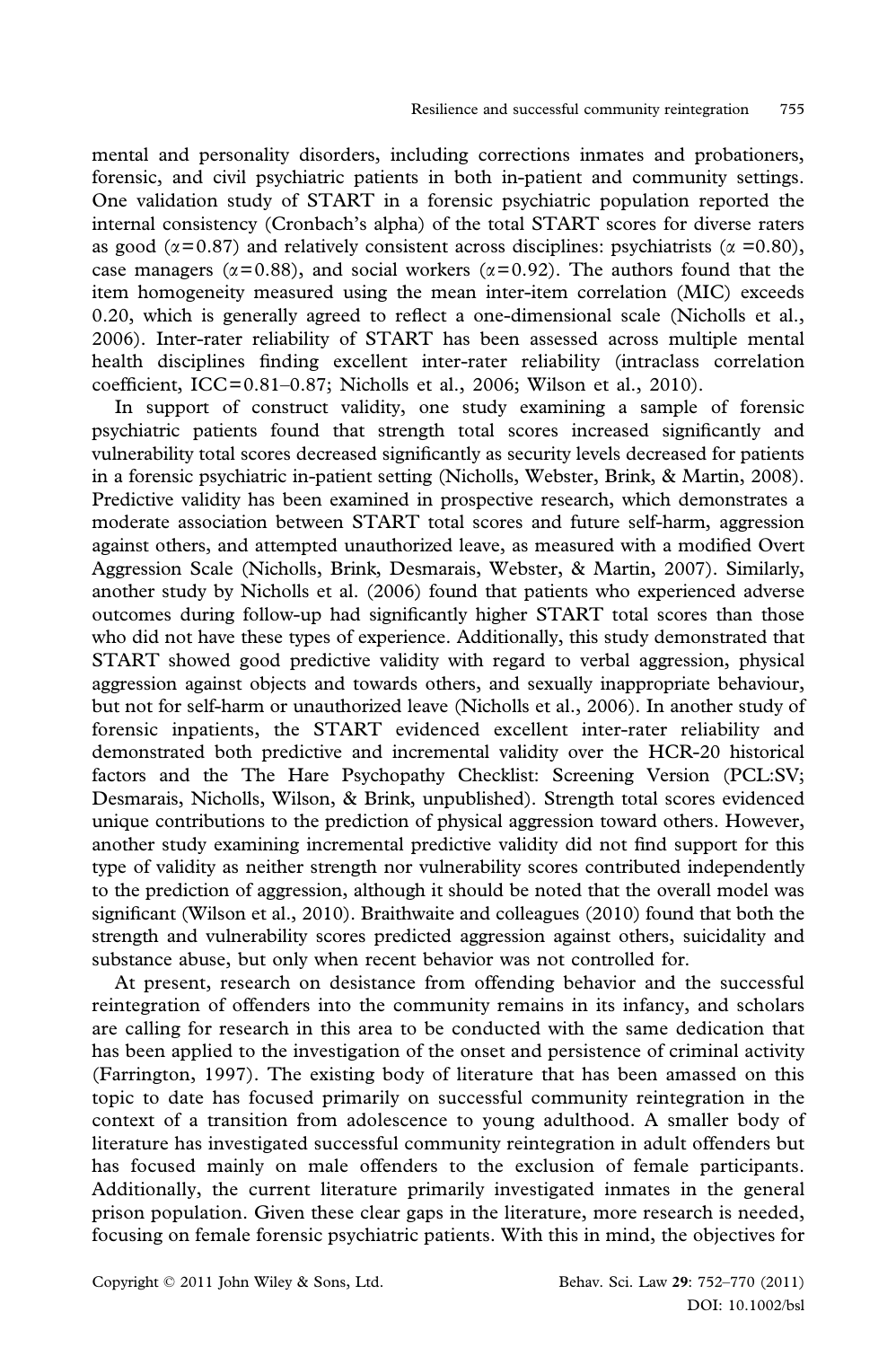#### 756 S. Viljoen et al.

this research project were to: (1) establish prevalence rates of successful community reintegration in a sample of female forensic psychiatric patients; (2) compare and contrast the strengths and vulnerabilities of female forensic patients who have succeeded in the community (i.e., have not returned to the hospital and received absolute discharge) with those who are still in recovery; and (3) test the ability of the START (Webster et al., 2004) to predict successful reintegration into the community. Until now, no study has looked at the capacity of this measure to predict successful community reintegration.

# METHODS

# Setting and Sampling

All accessible files pertaining to female patients released from a Canadian Forensic Psychiatric Hospital (FPH) on conditional discharge (CD) between 1994 and 2006 were eligible for inclusion in the present study  $(N=50)$ . All of these patients had been charged with a criminal offence and were found not criminally responsible on account of mental disorder (NCRMD). Participants were all being treated by British Columbia's Forensic Psychiatric Services Commission until such time as they received an absolute discharge (AD). Two cases were excluded from the final analyses, one due to the death of a patient shortly after release (by natural causes), and the other due to inadequate file information on which to base our coding. Thus, our final sample consisted of 48 female forensic patients, who were predominantly Caucasian, single and Canadian born. The average age at index admission was 37 years with a range of  $18-67$  (SD=11.0). The average age at time of CD was 39years (range  $21-68$ ,  $SD=10.95$ ). Table 1 further describes the sample characteristics.

## Procedures

File reviews were conducted using hospital records (i.e., clinic files which included legal, historical, and clinical information) to collect information pertaining to demographic, psychosocial, and legal histories. Risk and protective factors were coded at admission, throughout the duration of participants' hospitalizations, and at release. Outcome variables included details pertaining to new charges, readmissions to hospital, conditional discharge renewals, and whether an AD was received during the three-year follow-up time-frame. The sample was then split into two separate groups: those who successfully reintegrated into the community, and those who were still in recovery. Success in the community was operationalized by the absence of a readmission to the hospital in conjunction with the presence of an AD decision. Thus, successful reintegration entails both having no readmissions and receiving an AD during the three-year follow-up period. Conversely, being considered still in recovery entails revocation of a CD, resulting in a return to the hospital for more than seven consecutive days, and/or not receiving an AD during the three-year time frame.<sup>1</sup>

<sup>&</sup>lt;sup>1</sup> Readmission and AD are not mutually exclusive; it is possible for a patient to have a readmission and subsequently receive an AD within the three-year follow-up period.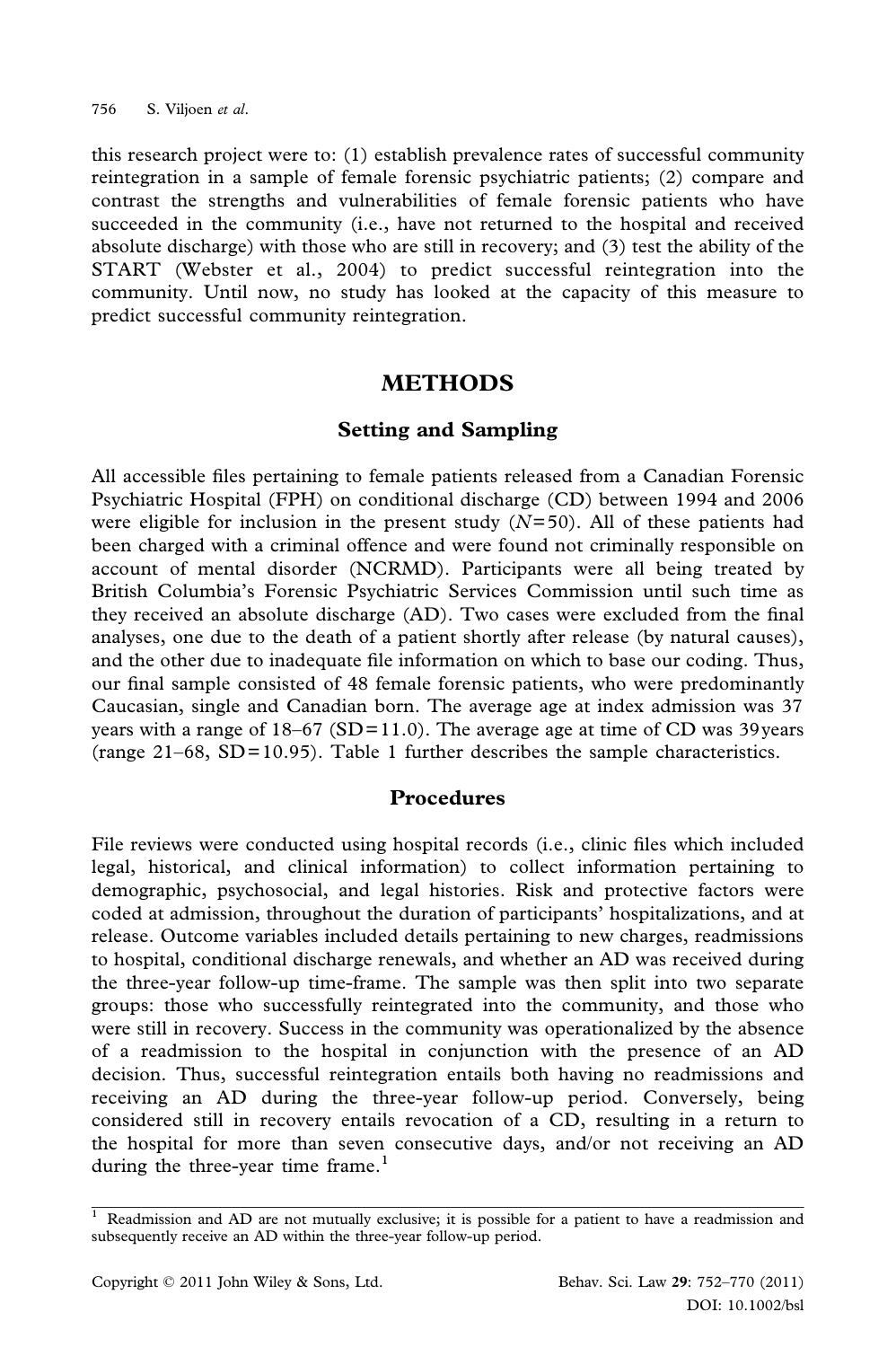| Variable                                   | $\%$ (N) or mean (SD) |  |
|--------------------------------------------|-----------------------|--|
| Age at file review (years)                 | 47.36 (11.03)         |  |
| Age at admission (years)                   | 36.58 (11.04)         |  |
| Age at conditional discharge (years)       | 39.19 (10.95)         |  |
| Caucasian                                  | $72.3$ $(34)$         |  |
| Born in Canada                             | 57.40 (27)            |  |
| High school or more                        | 66.60 (32)            |  |
| Employed                                   | 12.80(6)              |  |
| Welfare/disability pension (if unemployed) | 65.90 (17)            |  |
| Private home/apartment                     | 72.30 (34)            |  |
| Living alone                               | 42.60 (20)            |  |
| Ever married                               | 56.30 (27)            |  |
| Has a significant other                    | 33.30 (16)            |  |
| Marital status                             |                       |  |
| Single                                     | 33.30 (16)            |  |
| Common law/married                         | 22.90(11)             |  |
| Separated/divorced                         | 39.60 (19)            |  |
| Widowed                                    | 4.20(2)               |  |
| Number of children                         | 1.44(1.15)            |  |
| Number of dependants <sup>a</sup>          | 0.85(1.03)            |  |

Table 1. Sample demographics

a Dependants are individuals for whom the patient is financially responsible, such as a child or elderly parent.

#### Measures

A coding sheet was developed for purposes of the present study which included several sections of variables to capture demographic background information (e.g., age, ethnicity, place of birth, marital status, dependants, education level), social history (e.g., abuse history, ever married), psychiatric history (e.g., onset of mental illness, previous psychiatric admissions, substance abuse), and forensic history (e.g., history of forensic psychiatric admissions, previous charges and convictions). Details surrounding the admission were also collected, including current psychiatric diagnosis, symptoms present, and details surrounding the index offence. Protective factors noted prior to admission were also coded (e.g., stable residence, employed, stable romantic relationship). Risk factors (e.g., exposure to destabilizers, substance abuse, associating with offending peers) and protective factors (e.g., program involvement and evidence of therapeutic alliance) were coded for the time spent while in custody in the hospital. Lastly, details surrounding the release were coded, including conditions of release, reasons stated by the review board for the release, protective factors present prior to release (e.g., residence, employment status, marital status, including whether the relationship was positive or negative, presence of dependants), and life experiences and attitudes (e.g., prosocial or antisocial attitudes) while on release (e.g., adherence to medication regimen, engagement in supervision process, impulsivity).

The START is a brief clinical guide for the dynamic assessment of clients' risks, strengths, and treatability (Webster et al., 2004). The START is designed as a structured professional judgment guide intended to inform the evaluation of multiple-risk domains relevant to everyday psychiatric clinical practice, including violence, suicide, self-harm, self-neglect, substance abuse, unauthorized leave, and victimization. This measure was used to assess short-term risk for these negative outcomes three months prior to the patients' releases on CD. The START comprises 20 items; each item is scored both as vulnerability and as a strength with scores of 0 (none), 1 (possible), or 2 (definite). These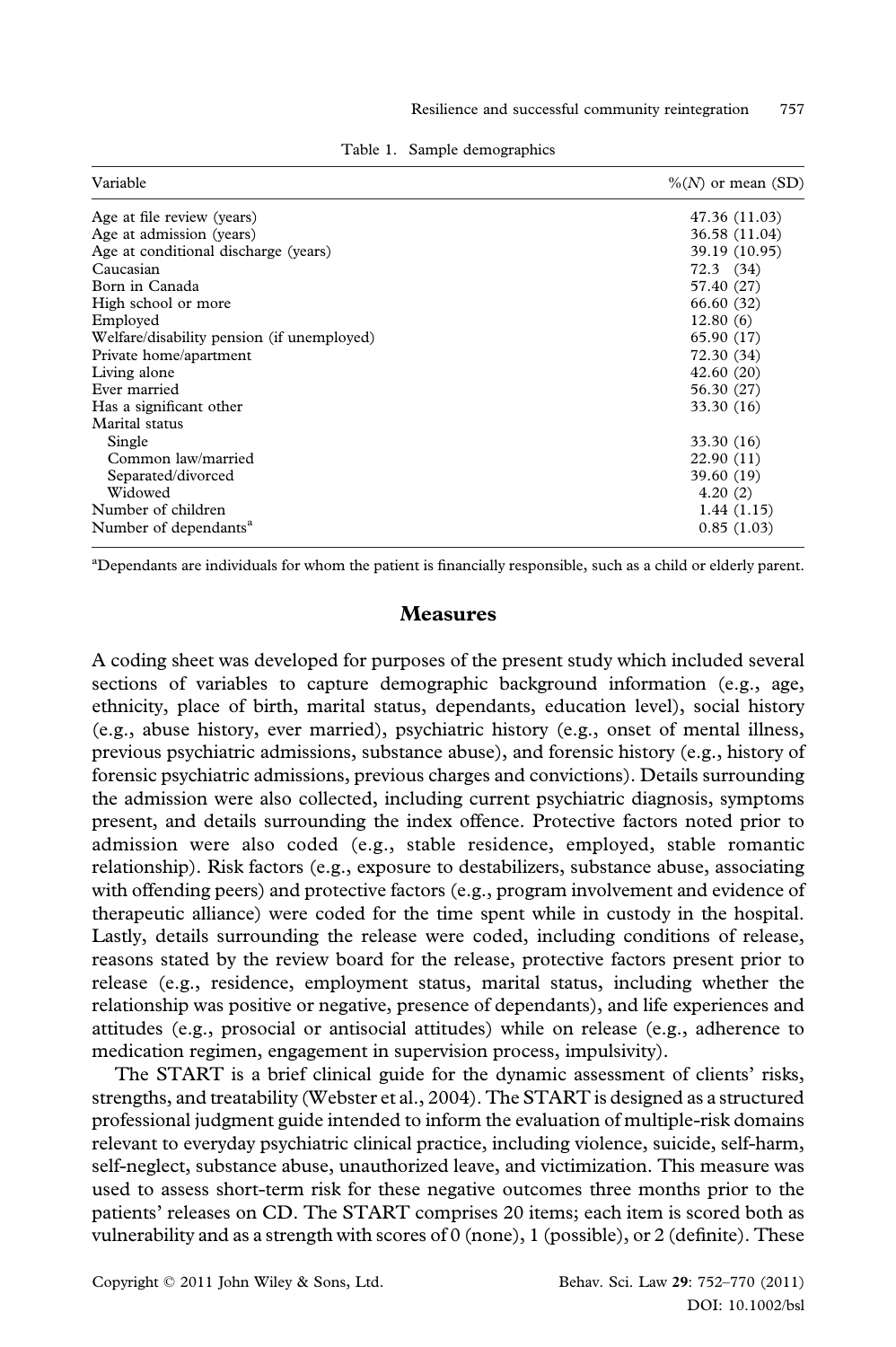ratings are made using succinct descriptions for each item provided in the manual. After coding the items, the assessor has to make a risk judgment of low, moderate, or high for each of the seven risk estimates described earlier. The measure is intended for interdisciplinary use with forensic and civil psychiatric patients in both in-patient and community settings and is also meant to inform both therapeutic and forensic assessments (Heilbrun, 2001; Monahan, 1981). Although the START is relatively new amongst its risk assessment counterparts, it has already amassed evidence that demonstrate promising psychometric properties in forensic psychiatric patients (Nicholls et al., 2006; Nicholls, Desmarais, Brink, & Petersen, 2009; Wilson et al., 2010).

## Statistical Analysis

Statistical analysis was performed using SPSS 13.0 for Mac OS X (SPSS INC, Chicago, IL, U.S.A.). Firstly, descriptive statistics were used (i.e., central tendency and frequency distribution) to characterize the group as a whole with regard to demographic and background details. The sample was then split into two separate groups, based on re-hospitalization versus having received an AD disposition. T-tests and chi-squared tests were used to establish that the two groups did not differ significantly with regard to background and demographic variables; additionally, these tests were performed as a statistical check on two additional variables that may have distinguished the two groups (i.e., duration of hospital stay, nature of index offence). To analyze differences between the successful reintegraters and those still in recovery, Student's t-tests were conducted to analyze the continuous variables and chi-squared tests were used for categorical variables. For chi-squared analysis, the Pearson's chi-squared statistic was used when Cochran's rule was satisfied (i.e., each cell contained five or more counts); Fisher's exact test was used when Cochran's rule was not satisfied. Where possible, variables were collapsed into fewer categories to minimize cells with fewer than five counts.

START scores were used to assess the psychometric properties of the instrument, in terms of internal consistency via Cronbach's alpha, and structural reliability via MICs and mean corrected item total correlations (MCITs). Inter-rater reliability was assessed with ICCs, using the two-way mixed effect model and absolute agreement type (McGraw & Wong, 1996). According to Fleiss (1986), the critical values for single measure ICCs are as follows: ICC≥0.75, excellent;  $0.60-0.74$ , good;  $0.40-0.59$ , moderate; and  $0.40$ , poor. Receiver operating characteristic (ROC) analysis was conducted to test the ability of the START to predict successful reintegration, ADs, and readmissions. The main advantage of ROC analysis is that it is less sensitive to low base rates, and often is used in recidivism research to test the predictive validity of risk assessment tools (Rice & Harris, 1995; de Vogel & de Ruiter, 2005). The ROC plots the fraction of true positives (sensitivity) against the fraction of false positives  $(1 - \text{specificity})$  for every possible cut-off score of an instrument. The probability that a randomly selected member from a specific group (e.g., successful reintegraters) would score higher on the instrument being tested (i.e., the START) than a randomly selected member of the opposing group (e.g., still in recovery) is represented by the Area Under the Curve (AUC) value. Additionally, point-biserial correlations were computed for the START and categorical outcomes (successful reintegration, readmission in time-frame, and AD). Lastly, we conducted logistic regressions to analyze the relative power, or incremental validity of the strength scale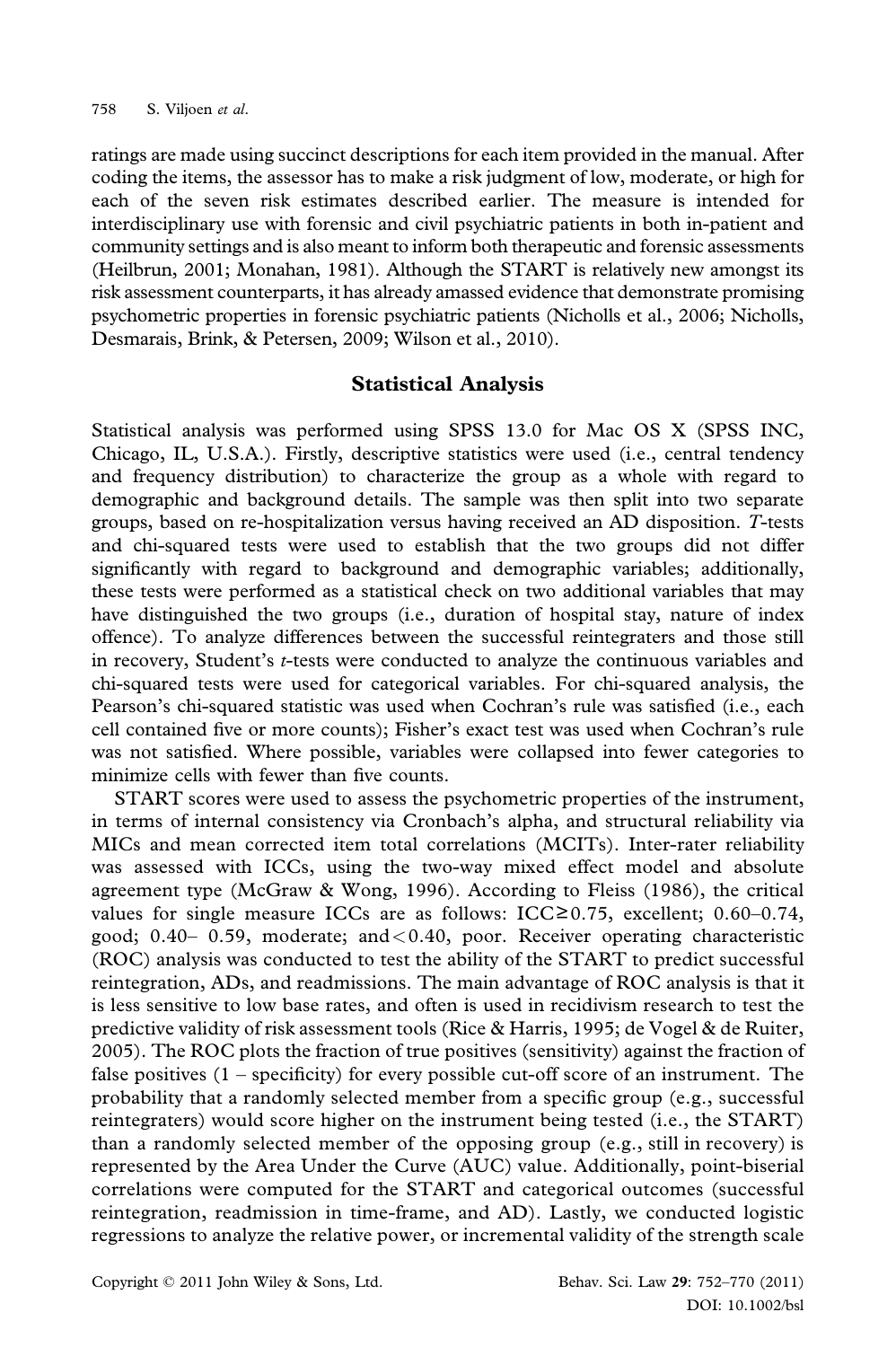of the START over the vulnerability scale for predicting successful reintegration, readmission and receiving AD. For this analysis the strength scores were reversecoded such that lower strength scores represent higher strengths.

# **RESULTS**

## Prevalence

Table 2 provides descriptive statistics regarding the rates of successful community reintegration and absolute discharges as well as the prevalence of rehospitalizations and the reasons that women were returned to the FPH. It was found that 70.8% of women received an AD within the three-year time-frame. In total, 47.9% of the participants were readmitted to the forensic hospital. Often, more than one reason was stated for their return; the most frequent reason a woman was referred back to the hospital was for breach of their review board conditions (52.2%). Overall the reasons for return to hospital appear to largely reflect proactive attempts by staff to manage mental health and risk status [e.g., increased hostility  $(26\%)$ ; threats to harm others  $(13\%)$ ; suicidal ideation/attempt (13%)]. On average, participants who were returned to the hospital spent 8.25 months  $(SD=7.89)$  in the community. Of note, two participants  $(4.4\%)$ received an AD and were readmitted to the FPH in the subsequent year for a new offence, one of which was a violent offence. One other participant also committed a new violent offence while on CD; thus, in total the reoffense rate was 6.3% overall and 4.2% for violent reoffenses.

Thus, based on the criteria that were set for dividing groups into those who were successfully reintegrated (i.e. having no readmissions as well as receiving AD in three-year follow-up) and still in recovery (i.e., not receiving AD and/or being readmitted), 47.9% qualified as successfully reintegrated and 52.1% qualified as still in recovery.

| Variable                                                | $\%$ (N) or mean (SD) |
|---------------------------------------------------------|-----------------------|
| Successful reintegration                                | 47.90 (23)            |
| Absolute discharge                                      | 70.80 (34)            |
| Readmission to hospital                                 | 47.90 (23)            |
| Time spent in the community before readmission (months) | 8.25 (7.89)           |
| Reason for readmission:                                 |                       |
| Breach of review board conditions                       | 52.20 (12)            |
| Non-breach return                                       | 17.40(4)              |
| Hallucinations                                          | 13.00(3)              |
| Delusional                                              | 13.00(3)              |
| Client requested                                        | 8.70(2)               |
| Failure to maintain self/hygiene                        | 8.70(2)               |
| Failure to keep clinic appointments                     | 4.30(1)               |
| Steals/destroys property                                | 4.30(1)               |
| Decreased socializing                                   | 13.00(3)              |
| Increased hostility                                     | 26.10(6)              |
| Certified                                               | 8.70(2)               |
| New Offence                                             | 13.00(3)              |
| New violent offence                                     | 8.70(2)               |
| Threats to harm others                                  | 13.00(3)              |
| Suicidal ideation/attempt                               | 13.00(3)              |
|                                                         |                       |

Table 2. Prevalence of successful and unsuccessful community reintegration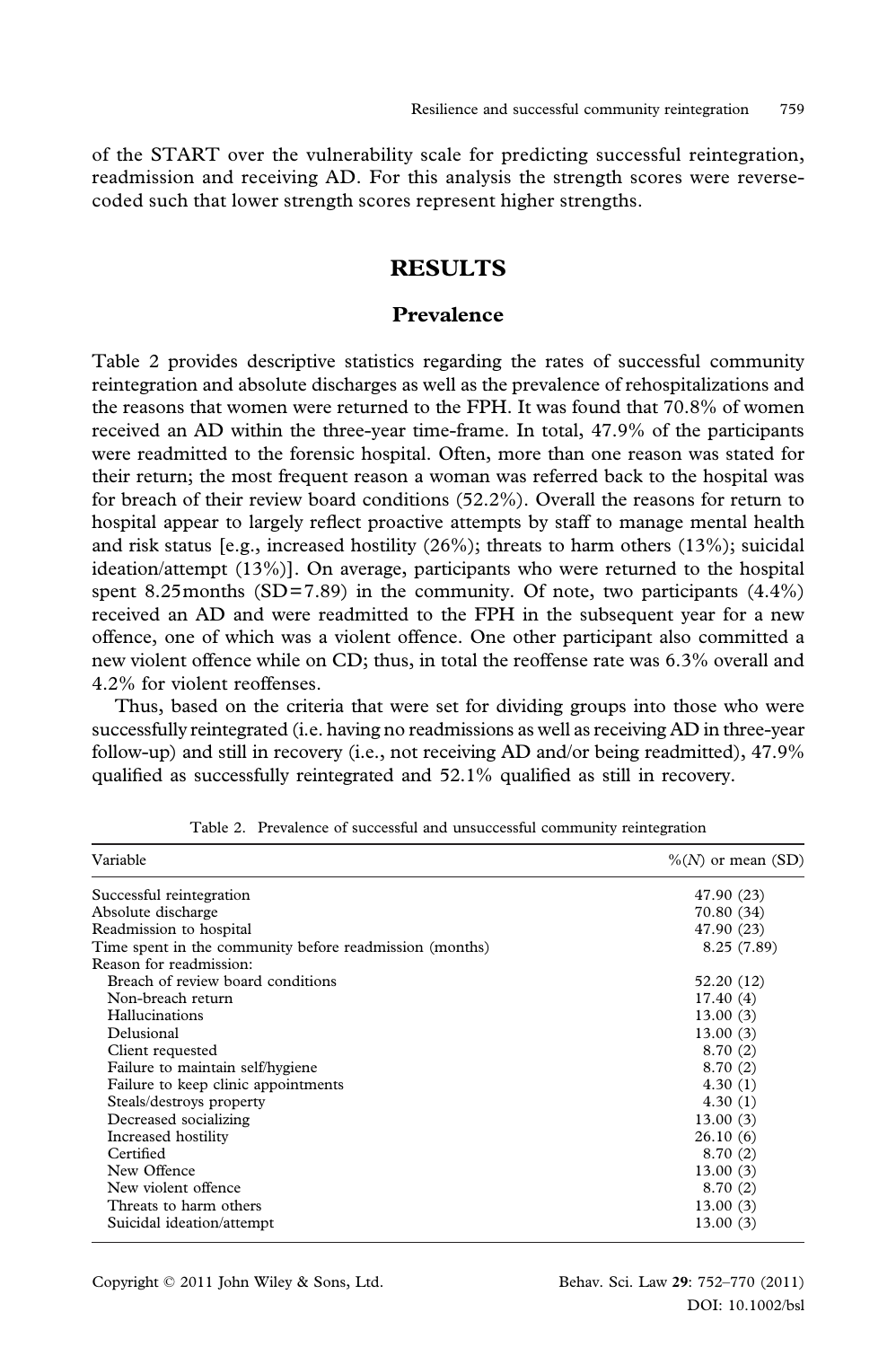## Strengths and Vulnerabilities

The women who had successfully reintegrated into the community were first compared with those women who were still in recovery to determine that the two groups did not differ significantly in terms of demographic and other background factors. As can be seen in Table 3, the two groups did not differ significantly on any of the demographic background variables, including socio-economic status, education, ethnicity, or family histories. Additionally, the successfully reintegrated women did not differ significantly from the women who were still in recovery on any of the psychiatric and forensic history variables measured (see Table 4).

The women who were still in recovery were more likely to have exhibited challenging behaviors at admission to the forensic hospital (e.g., bizarre behavior, aggressive behavior, hostility, or self-harm) than the women who successfully reintegrated into the community [88.0% vs. 30.4%,  $\chi^2(1) = 16.60, p < 0.001$ ]. Conversely, successful reintegraters (60.9%) were more likely than those still in recovery (32%) to have been involved in programs outside of the hospital  $\left[\chi^2(1) = 4.02, \right]$  $p < 0.05$ ]. With regard to treatment compliance (i.e., adherence to treatment requirements of their treatment team), the groups differed significantly on pharmacological treatment, with more successful reintegraters being more compliant

| Variable                                     | Successful<br>$\lceil\% (n) \rceil$ unless<br>noted otherwisel | In recovery<br>$\lceil\% (n) \rceil$ unless<br>noted otherwisel | $P$ -value |
|----------------------------------------------|----------------------------------------------------------------|-----------------------------------------------------------------|------------|
| Age at file review [mean (SD) years]         | 47.36 (11.03)                                                  | 45.88 (11.47)                                                   | 0.656      |
| Ethnicity: Caucasian                         | 60.90(14)                                                      | 80.00 (20)                                                      | 0.145      |
| Birthplace: Canada                           | 56.50 (13)                                                     | 60.90 (14)                                                      | 0.765      |
| Education: high school or more               | 68.20 (15)                                                     | 70.80 (17)                                                      | 0.845      |
| Employed                                     | 13.60(3)                                                       | 12.00(3)                                                        | 1.000      |
| If unemployed status                         |                                                                |                                                                 | 0.107      |
| Welfare                                      | 20.00(4)                                                       | 47.60 (10)                                                      |            |
| Disability pension                           | 45.00(9)                                                       | 19.00(4)                                                        |            |
| Type of residence: private home/apartment    | 72.70 (16)                                                     | 72.00 (18)                                                      | 0.956      |
| Living arrangements: alone                   | 36.40(8)                                                       | 48.00 (12)                                                      | 0.421      |
| Ever married                                 | 60.90(14)                                                      | 52.00 (13)                                                      | 0.536      |
| Has a significant other                      | 39.10(9)                                                       | 28.00(7)                                                        | 0.414      |
| Marital status                               |                                                                |                                                                 | 0.382      |
| Single                                       | 26.10(6)                                                       | 40.0(10)                                                        |            |
| Common law/married                           | 26.10(6)                                                       | 20.00(5)                                                        |            |
| Separated/divorced                           | 39.10(9)                                                       | 40.0(10)                                                        |            |
| Widowed                                      | 8.70(2)                                                        | 0.00(0)                                                         |            |
| Number of children (mean, SD)                | 1.43(1.12)                                                     | 1.44(1.19)                                                      | 0.988      |
| Number of dependants (mean, SD) <sup>a</sup> | 0.96(1.07)                                                     | 0.76(1.01)                                                      | 0.515      |
| Family history of mental illness             | 52.40 (11)                                                     | 63.60 (14)                                                      | 0.455      |
| Abuse history                                | 63.60 (14)                                                     | 66.70 (16)                                                      | 0.829      |
| Verbal/emotional                             | 18.80(3)                                                       | 41.20(7)                                                        | 0.161      |
| Physical                                     | 56.30(9)                                                       | 58.80 (10)                                                      | 0.881      |
| Sexual                                       | 68.80 (11)                                                     | 58.80 (10)                                                      | 0.554      |
| Neglect                                      | 5.90(1)                                                        | 16.70(3)                                                        | 0.316      |

Table 3. Sociodemographic and family background characteristics of successful reintegraters  $(n=23)$  and those in recovery  $(n=25)$ 

a Dependants are individuals that the patient is financially responsible for such as a child or elderly parent.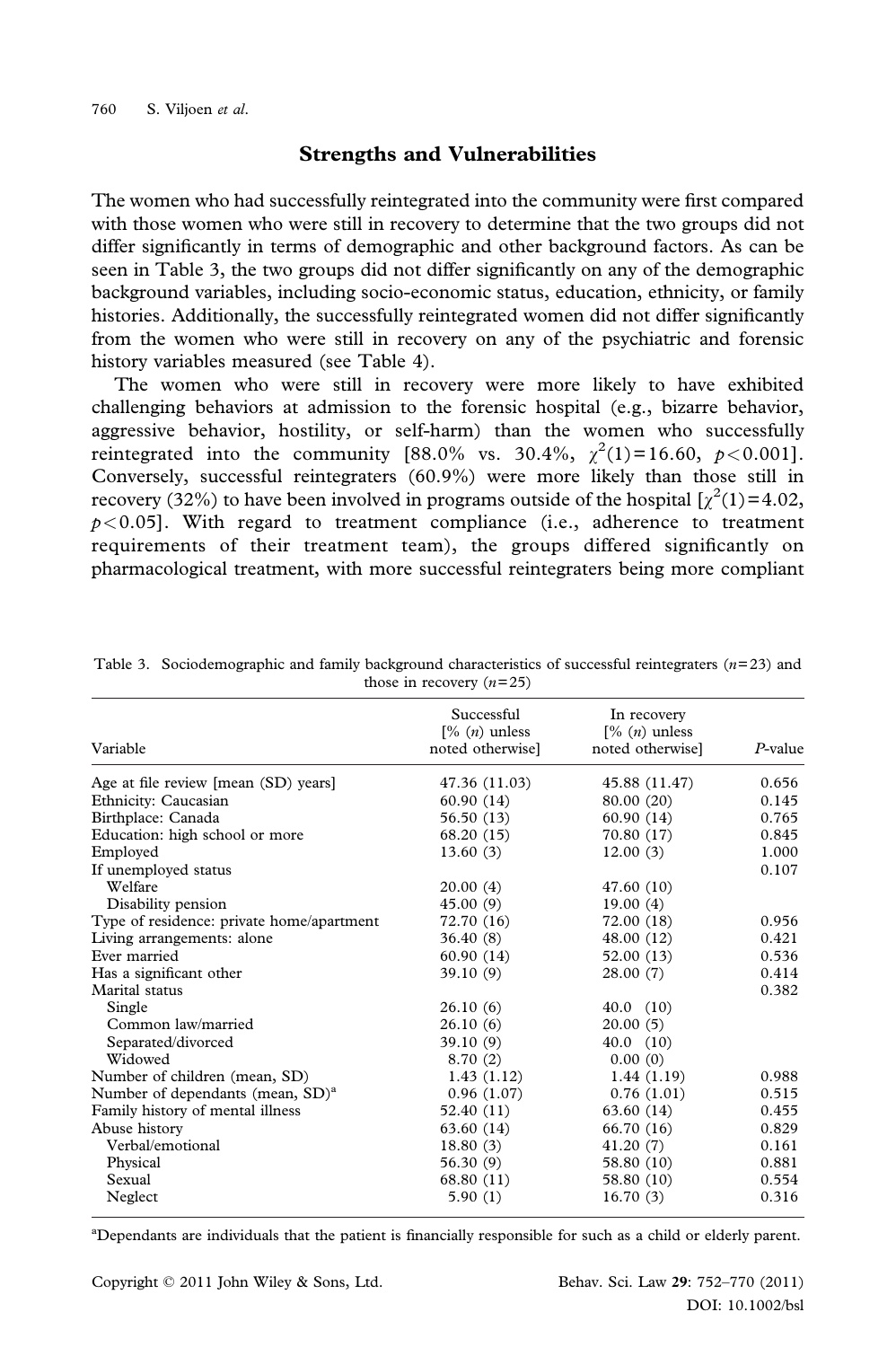| Variable                                                                                                                           | Successful<br>$\lceil\% (n) \rceil$ unless<br>noted otherwisel | In recovery<br>$\lceil\% (n) \rceil$ unless<br>noted otherwisel | $P$ -value     |
|------------------------------------------------------------------------------------------------------------------------------------|----------------------------------------------------------------|-----------------------------------------------------------------|----------------|
| Age of onset <sup>a</sup> [mean (SD) years]                                                                                        | 26.42 (12.62)                                                  | 24.73 (10.66)                                                   | 0.644          |
| Axis I diagnoses at admission                                                                                                      |                                                                |                                                                 |                |
| Schizophrenia spectrum disorder                                                                                                    | 78.30 (18)                                                     | 60.00(15)                                                       | 0.173          |
| Substance use disorder<br>Mood disorder                                                                                            | 17.40(4)                                                       | 16.00(4)                                                        | 1.000          |
|                                                                                                                                    | 26.10(6)                                                       | 32.20(8)                                                        | 0.653<br>0.490 |
| Borderline intelligence                                                                                                            | 8.00(2)                                                        | 0.00(0)                                                         |                |
| Any Axis II diagnoses at admission <sup>b</sup><br>Cluster A                                                                       | 34.80(8)                                                       | 40.00(10)                                                       | 0.709<br>1.000 |
| Cluster B                                                                                                                          | 0.00(0)                                                        | 4.00(1)                                                         | 0.424          |
| Cluster <sub>C</sub>                                                                                                               | 21.70(5)                                                       | 32.00(8)                                                        | 0.338          |
| History of suicide attempts                                                                                                        | 13.00(3)                                                       | 4.00(1)                                                         | 0.282          |
| Substance abuse history                                                                                                            | 63.60 (14)                                                     | 48.00 (12)                                                      | 0.790          |
|                                                                                                                                    | 52.20 (12)<br>25.93 (11.59)                                    | 56.00 (14)<br>32.58 (13.96)                                     | 0.188          |
| Age at first outpatient mental health contact [mean (SD) years]<br>Age at first in-patient mental health contact [mean (SD) years] | 30.26 (13.34)                                                  | 27.94 (12.16)                                                   | 0.585          |
| Previous psychiatric hospitalizations                                                                                              | 82.60 (19)                                                     | 79.2 (19)                                                       | 1.000          |
| Previous forensic hospitalizations                                                                                                 | 13.00(3)                                                       | 25.00(6)                                                        | 0.461          |
| Previously found NCRMD                                                                                                             | 4.50(1)                                                        | 17.40(4)                                                        | 0.346          |
| Previous unfit/involuntary decisions                                                                                               | 9.10(2)                                                        | 21.70(5)                                                        | 0.414          |
| Number of previous charges                                                                                                         |                                                                |                                                                 | 0.680          |
| None                                                                                                                               | 56.50 (13)                                                     | 44.00 (11)                                                      |                |
| $1 - 2$                                                                                                                            | 26.10(6)                                                       | 32.00(8)                                                        |                |
| 3 or more                                                                                                                          | 17.40(4)                                                       | 24.00(6)                                                        |                |
| Number of violent offence charges                                                                                                  |                                                                |                                                                 | 0.226          |
| None                                                                                                                               | 37.50(3)                                                       | 46.20(6)                                                        |                |
| $1 - 2$                                                                                                                            | 25.00(2)                                                       | 46.20(6)                                                        |                |
| 3 or more                                                                                                                          | 37.50(3)                                                       | 7.70(1)                                                         |                |
| Number of convictions                                                                                                              |                                                                |                                                                 | 0.503          |
| None                                                                                                                               | 30.00(3)                                                       | 23.10(3)                                                        |                |
| $1 - 2$                                                                                                                            | 30.00(3)                                                       | 53.80 (7)                                                       |                |
| 3 or more                                                                                                                          | 40.00(4)                                                       | 23.10(3)                                                        |                |
| Number of violent convictions                                                                                                      |                                                                |                                                                 | 0.099          |
| None                                                                                                                               | 37.50(3)                                                       | 50.00(5)                                                        |                |
| $1 - 2$                                                                                                                            | 25.00(2)                                                       | 50.00(5)                                                        |                |
| 3 or more                                                                                                                          | 37.50(3)                                                       | 00.00(0)                                                        |                |
| Incarcerated as an adult                                                                                                           | 22.70 (5)                                                      | 24.00(6)                                                        | 0.918          |
|                                                                                                                                    |                                                                |                                                                 |                |

Table 4. Psychiatric and forensic history of successful reintegraters ( $n=23$ ) and those in recovery ( $n=25$ )

NCRMD, not criminally responsible on account of mental disorder.

<sup>a</sup>Age of onset of mental illness.

b Both trait and full diagnosis are included.

than women who ultimately had not been as successful in their attempts to re-enter the community [78.3% vs. 48.0%;  $\chi^2(1) = 6.65$  p < 0.05]. Similarly, with regard to psychological treatment (e.g., individual therapy, group therapy) the successful group (80.0%) was more likely to be compliant than the recovery group (45.5%), though this finding did not reach significance  $\left[\chi^2(1) = 4.08, p < 0.10\right]$ . The two groups did not differ in their insight with regard to mental illness ( $p=0.698$ ), their need for medication ( $p=0.227$ ), or substance abuse ( $p=0.270$ ), but they did differ significantly in their insight into their interpersonal problems. Specifically, the recovery group (81.0%) was much more likely than the successful reintegraters (42.2%) to lack insight in this domain  $\left[\chi^2(1) = 6.35, p < 0.05\right]$ . Likewise, the groups did not differ with respect to the number of violent incidents they perpetrated while in the hospital, but did display differences with respect to incidents of verbal aggression, with more successful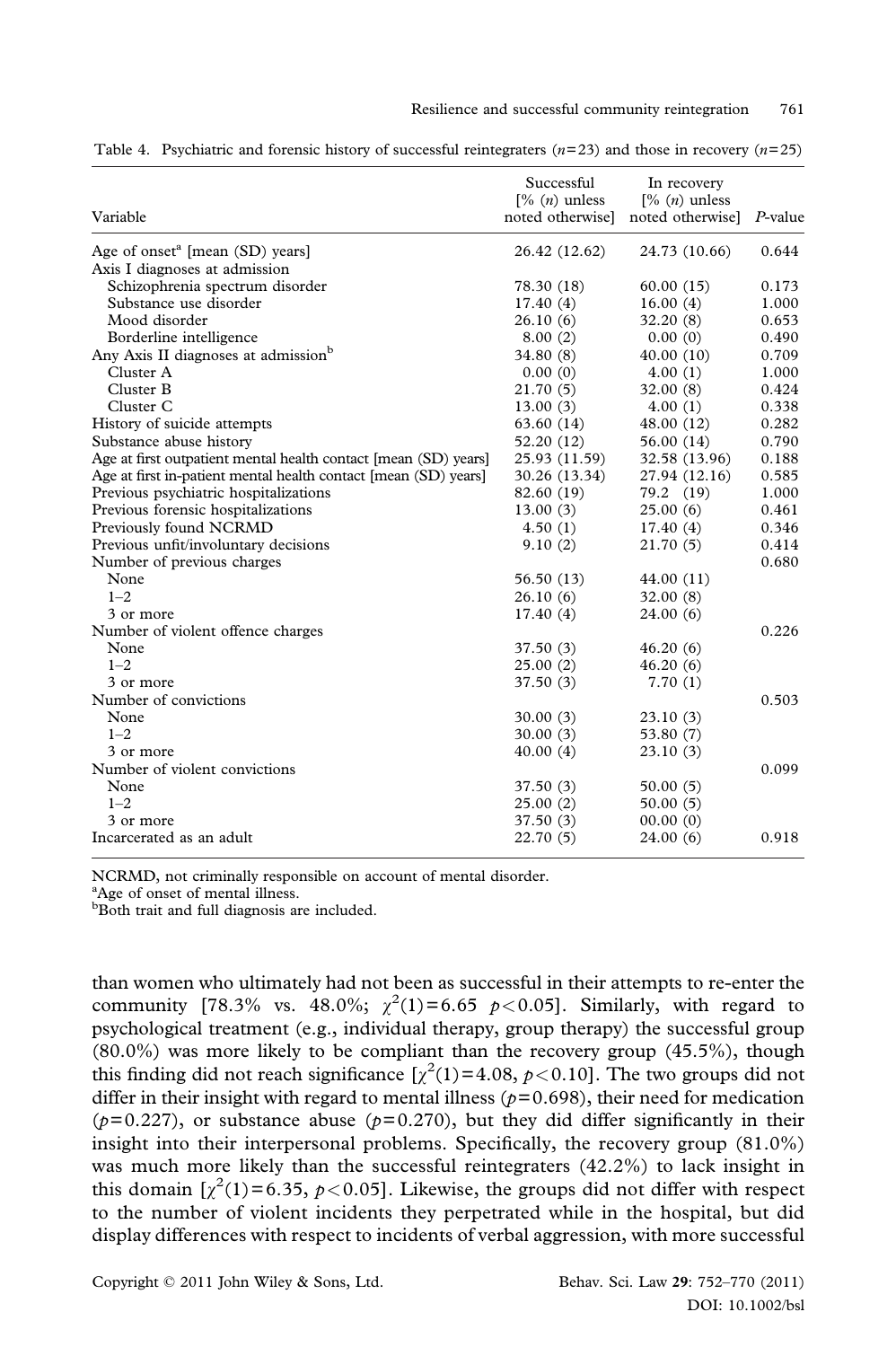reintegraters (73.9%) displaying none of this type of aggression, compared with 45.8% of those in recovery; however, this finding only approached significance  $[\chi^2(1) = 6.56$ ,  $p<0.08$ ]. Table 5 displays results for protective factors and risk factors present at admission and during the participant's stay at the hospital.

More of the women who were successful reintegraters (90.5%) than the women still in recovery (59.1%) were being released to a stable supportive environment  $[\chi^2(1)$ =5.56, p<0.05]. There was also evidence of a trend indicating that successful reintegraters (85.7%) were more likely than those in recovery (56.5%) to be compliant with medication while on community release  $[\chi^2(1) = 4.85, p < 0.06)$ . Similarly, successful reintegraters were significantly more likely to be compliant with the recommendations of their treatment team than those in recovery [90.9% vs. 40.0%,  $\chi^2(1)$ =13.14,  $p < 0.001$ ]. A larger proportion of the women who succeeded compared with those who were still in recovery demonstrated prosocial attitudes [72.7% vs. 40.0%,  $\chi^2(1)$ =5.07,  $p < 0.05$ ] and engagement in prosocial activities [69.6% vs. 39.1%,  $\chi^2(1) = 4.29$ ,  $p < 0.05$ ]. By contrast, individuals who were still in recovery were substantially more likely to have continued to engage in antisocial activities [70.8% vs. 13.0%,  $\chi^2(1) = 16.05$ ,  $p < 0.001$ ]. As would be expected, successful individuals were more likely to associate with non-offending peers than those who were still in recovery [89.5% vs. 50.0%,  $\chi^2(1)$ =6.89, p<0.01], but interestingly there was no difference in associations with offending peers  $\left[\chi^2(1) = 0.63, \right]$  $p < 0.50$ ]. Lastly, with regard to the START strength total scores, the successful group  $(M=27.85, SD=8.07)$  had higher scores than the unsuccessful group  $[M=22.43,$ SD=7.86;  $t(45)$  =2.33,  $p < 0.05$ ]. In contrast, the successful group ( $M=10.15$ , SD=7.03) had lower mean START vulnerability total scores than the unsuccessful group  $[M=18.48]$ ,  $SD=7.79$ ;  $t(45)=-3.83$ ,  $p<0.001$ ]. Table 6 presents the results for group comparisons with regard to protective factors and risk factors present prior to release and while on CD in the community.

#### Psychometric Properties of the START

For this study the authors investigated the reliability of the START using inter-item reliability and inter-rater reliability. For both the vulnerability items and strength items, the inter-item reliability was good, with Cronbach's alphas of 0.88 and .89, respectively. MIC was used to assess item homogeneity. The vulnerability MIC was 0.28 and the strength MIC was 0.27, indicating that both scales reflect a onedimensional scale. The inter-rater reliability for both the strength and vulnerability scale total scores was good  $(N=8; \text{ICC }=0.62, \text{and } 0.68)$ .

With regard to the predictive validity results, Table 7 contains the point-biserial correlations and the AUC values for START vulnerability and strength total scores for each outcome variable. All results were in the expected direction. The vulnerability total score correlated negatively with successful reintegration ( $r_b = -0.50$ ,  $p < 0.001$ ), AD ( $r<sub>b</sub>=0.42$ ,  $p<0.01$ ), and positively with readmission in the time-frame ( $r<sub>bp</sub>=0.47$ ,  $p<.001$ ). The strength total scores, on the other hand, correlated positively with AD  $(r_{\rm bp} = 0.35, p < 0.05)$ , successful reintegration  $(r_{\rm b} = 0.33, p < 0.05)$ , and negatively with readmission within our time-frame  $(r_p=-0.29, p<0.05)$ .

Receiver operating characteristic analysis was then conducted on the three different outcome variables [with readmissions coded dichotomously as 'no' (0) and 'yes' (1)] using START vulnerability total scores as well as START strength total scores. First,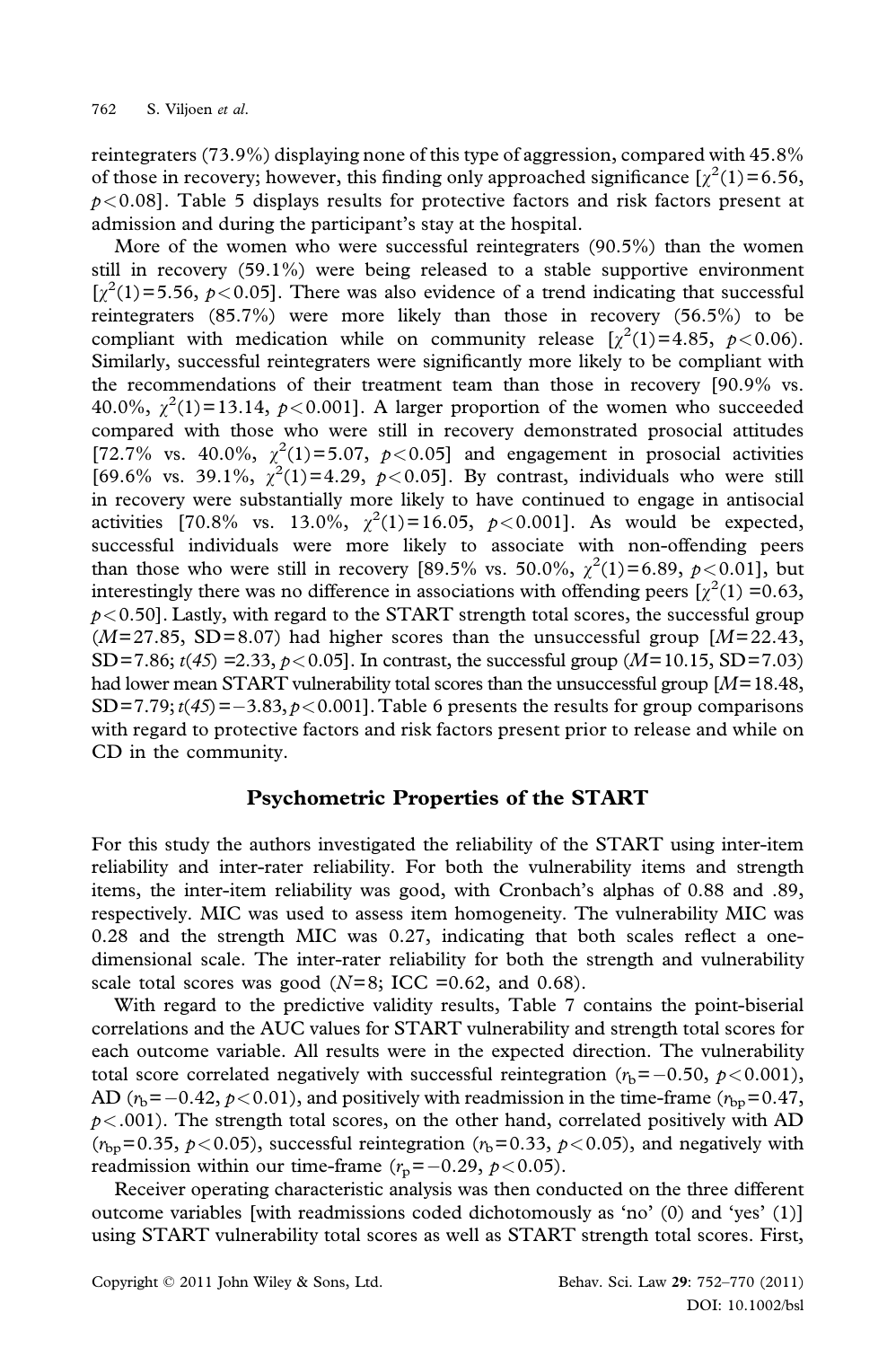|                                        | Successful                   | In recovery                  |         |  |
|----------------------------------------|------------------------------|------------------------------|---------|--|
|                                        | $\lceil\% (n) \rceil$ unless | $\lceil\% (n) \rceil$ unless |         |  |
| Variable                               | noted otherwise]             | noted otherwise]             | P-value |  |
| Age at offense [mean (SD) years]       | 37.74 (11.52)                | 36.28 (11.88)                | 0.668   |  |
| Age at admission [mean (SD) years]     | 38.13 (11.24)                | 35.16 (10.89)                | 0.357   |  |
| Most serious index offence             |                              |                              | 0.556   |  |
| Murder/manslaughter                    | 17.40 (4)                    | 8.00(2)                      |         |  |
| Assault                                | 52.20 (12)                   | 44.00 (11)                   |         |  |
| Robbery                                | 4.30(1)                      | 0.00(0)                      |         |  |
| Other crimes against a person          | 13.00(3)                     | 32.00(8)                     |         |  |
| Arson/kidnapping                       | 8.70(2)                      | 12.00(3)                     |         |  |
| Property crime                         | 4.30(1)                      | 4.00(1)                      |         |  |
| Number of index offences [mean (SD)]   | 1.87(0.85)                   | 1.84(1.14)                   | 0.846   |  |
| Under the influence at time of offence | 22.70 (5)                    | 18.80(5)                     | 0.876   |  |
| Symptoms at admission                  | 91.30 (21)                   | 88.00 (22)                   | 1.000   |  |
| Behaviors at admission                 | 30.40 (7)                    | 88.00 (22)                   | 0.000   |  |
| Program involvement in the hospital    | 78.30 (18)                   | 80.00 (20)                   | 0.882   |  |
| Program involvement in community       | 60.90 (14)                   | 32.00 (8)                    | 0.045   |  |
| No program involvement                 | 17.40(4)                     | 16.00(4)                     | 1.000   |  |
| Education upgrading                    | 39.10 (9)                    | 32.00(8)                     | 0.606   |  |
| Vocational upgrading                   | 30.40(7)                     | 20.00(5)                     | 0.404   |  |
| Biological treatment compliance        |                              |                              | 0.037   |  |
| Largely compliant                      | 78.30 (18)                   | 48.00 (12)                   |         |  |
| Compliant with supervision             | 21.70 (5)                    | 32.00 (8)                    |         |  |
| Non-compliant                          | 0.00(0)                      | 20.00(5)                     |         |  |
| Psychological treatment compliance     |                              |                              | 0.095   |  |
| Largely compliant                      | 80.00 (12)                   | 45.50(5)                     |         |  |
| Compliant with supervision             | 20.00(3)                     | 36.40 (4)                    |         |  |
| Non compliant                          | 0.00(0)                      | 18.20(2)                     |         |  |
| Overall treatment effectiveness        |                              |                              | 0.740   |  |
| Effective                              | 54.50 (12)                   | 44.00 (11)                   |         |  |
| Mixed                                  | 40.90(9)                     | 48.00 (12)                   |         |  |
| Ineffective                            | 4.50(1)                      | 8.00(2)                      |         |  |
| In contact with family                 | 87.00 (20)                   | 84.00 (21)                   | 1.000   |  |
| In contact with outside peers          | 52.20 (12)                   | 40.00 (11)                   | 0.571   |  |
| Establish relationship with co-patient | 43.50 (10)                   | 32.00 (8)                    | 0.412   |  |
| No social network                      | 4.30(1)                      | 16.00(4)                     | 0.346   |  |
| Evidence of a therapeutic alliance     | 68.20 (15)                   | 48.00 (12)                   | 0.163   |  |
| Insight into mental illness            |                              |                              | 0.698   |  |
| Yes                                    | 34.80 (8)                    | 24.00 (6)                    |         |  |
| Intermittent                           | 21.70 (5)                    | 28.00 (7)                    |         |  |
| No                                     | 43.50 (10)                   | 39.10 (12)                   |         |  |
| Insight into need for medication       |                              |                              | 0.227   |  |
| Yes                                    | 54.50 (12)                   | 32.00(8)                     |         |  |
| Intermittent                           | 22.70 (5)                    | 24.00 (6)                    |         |  |
| No                                     | 22.70 (5)                    | 44.00 (11)                   |         |  |
| Insight into substance abuse           |                              |                              | 0.270   |  |
| Yes                                    | 81.80 (9)                    | 50.00(6)                     |         |  |
| Intermittent                           | 9.10(1)                      | 25.00(3)                     |         |  |
| No                                     | 9.10(1)                      | 25.00(3)                     |         |  |
| Insight into interpersonal problems    |                              |                              | 0.038   |  |
| Yes                                    | 35.30(6)                     | 14.30(3)                     |         |  |
| Intermittent                           | 23.50(4)                     | 4.80(1)                      |         |  |
| No                                     | 41.20(7)                     | 81.00 (17)                   |         |  |
| Incidents of violence                  |                              |                              | 0.672   |  |
| None                                   | 69.60 (16)                   | 56.00 (14)                   |         |  |
| At least one                           | 21.70 (5)                    | 24.00 (6)                    |         |  |
|                                        |                              |                              |         |  |

Table 5. Protective and risk factors present at admission and during forensic psychiatric hospital stay for successful reintegraters ( $n=23$ ) and those in recovery ( $n=25$ )

(Continues)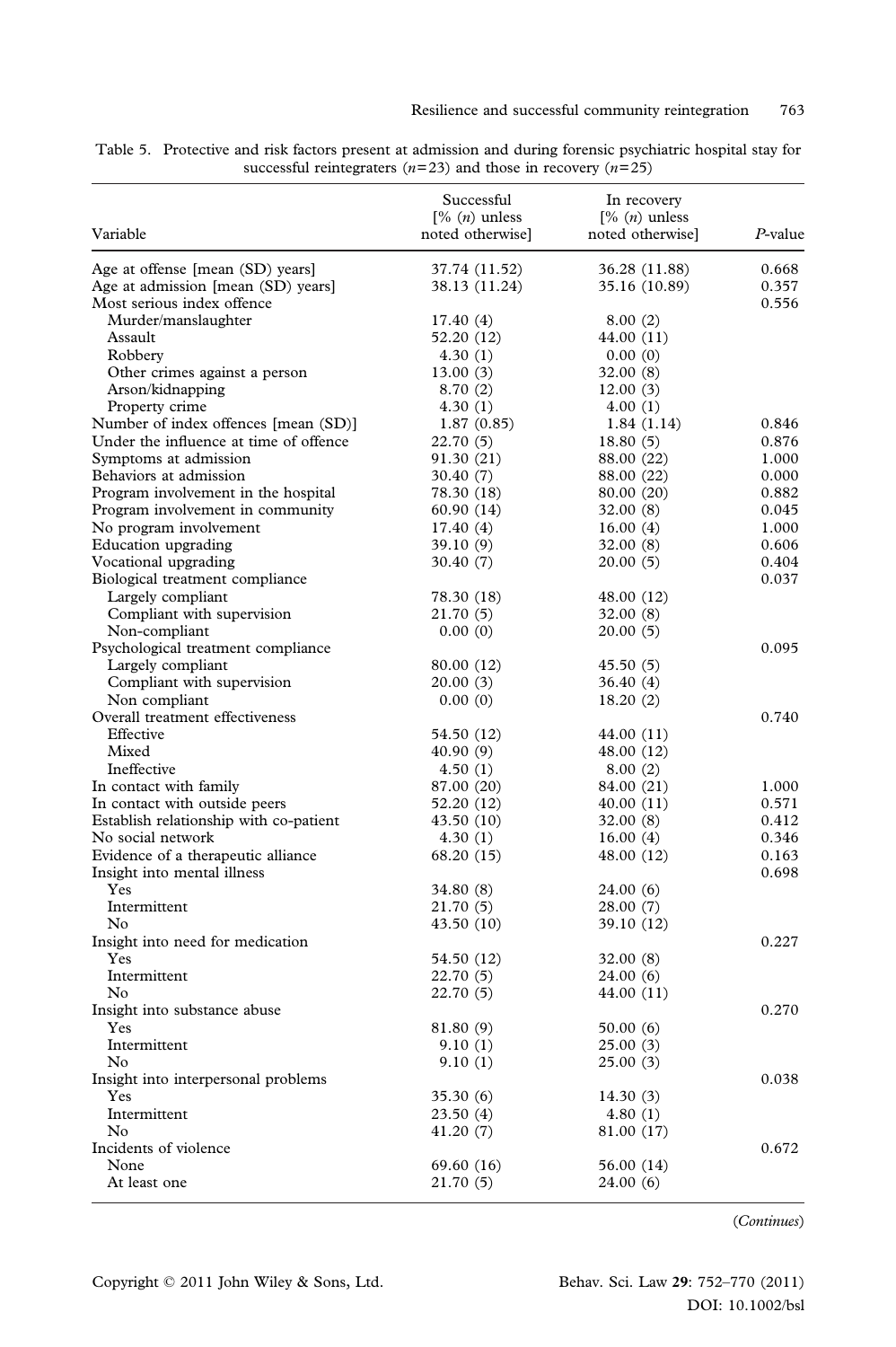#### 764 S. Viljoen et al.

| Variable                                 | Successful<br>$\lceil\% (n) \rceil$ unless<br>noted otherwisel | In recovery<br>$\lceil\% (n) \rceil$ unless<br>noted otherwisel | P-value |
|------------------------------------------|----------------------------------------------------------------|-----------------------------------------------------------------|---------|
| At least two                             | 0.00(0)                                                        | 8.00(2)                                                         |         |
| Three or more                            | 8.70(2)                                                        | 12.00(3)                                                        |         |
| Victim                                   |                                                                |                                                                 |         |
| Employee/staff/security                  | 50.00(4)                                                       | 50.00(6)                                                        | 1.000   |
| Patient/resident                         | 37.50(3)                                                       | 50.00(6)                                                        | 0.670   |
| Self-harm                                | 25.00(2)                                                       | 8.30(1)                                                         | 0.553   |
| Incident of verbal aggression            |                                                                |                                                                 | 0.075   |
| None                                     | 73.90 (17)                                                     | 45.80 (11)                                                      |         |
| At least one                             | 4.30(1)                                                        | 29.20(7)                                                        |         |
| At least two                             | 8.570(2)                                                       | 4.20(1)                                                         |         |
| Three or more                            | 13.00(3)                                                       | 20.80(5)                                                        |         |
| Victim                                   |                                                                |                                                                 |         |
| Employee/staff/security                  | 66.70 (4)                                                      | 84.60 (11)                                                      | 0.557   |
| Patient/resident                         | 83.30 (5)                                                      | 50.00(6)                                                        | 0.316   |
| At least one incident of property damage | 4.30(1)                                                        | 12.00(3)                                                        | 0.610   |

strength total scores were used in the ROC analysis to predict successful reintegration, the absence of a readmission, and receiving an AD. The vulnerability scores were used to predict membership in the 'in recovery' group, the presence of at least one readmission, and no AD on file during the time-frame. For women who successfully reintegrated, both the strength and vulnerability total scores were significant (AUC=0.70,  $p < 0.05$ ) and AUC=0.80,  $p < .001$  respectively). Similarly, both the strength and vulnerability total scores significantly predicted non-readmission (AUC=0.67,  $p < 0.05$  and AUC= 0.78,  $p < 0.001$  respectively). As with the other three outcome measures, both the strength and vulnerability total scores were significantly associated with the patient not receiving an AD (AUC=0.72,  $p < 0.05$  and AUC=0.77,  $p < 0.01$ , respectively).

The logistic regression analysis could not be conducted due to collinearity between the two scales  $(r=-0.80)$ . Thus, partial correlations were conducted to test the incremental validity of the strength scores. No evidence of unique variance attributed to the strength scores was found. The partial correlations with each of the outcomes examined were non-significant after controlling for the vulnerability scores: successful reintegration ( $r=-0.14$ ,  $p<0.40$ ), readmission to hospital ( $r=0.17$ ,  $p<0.30$ ), and receiving an AD  $(r=0.01, p<0.95)$ .

## DISCUSSION

Of the 48 female forensic patients included in this study, the majority (70.8%) received an AD during the three-year follow-up period. Nearly half of the 48 women (47.9%) were readmitted to the FPH at some time following their CD to the community. It is important to note that these should not be characterized as 'failures' and reflects our use of the term 'still in recovery'. For instance, most of those women who were readmitted were returned to the hospital to receive additional or more intensive services than would be available in the community; the returns to hospital largely reflected proactive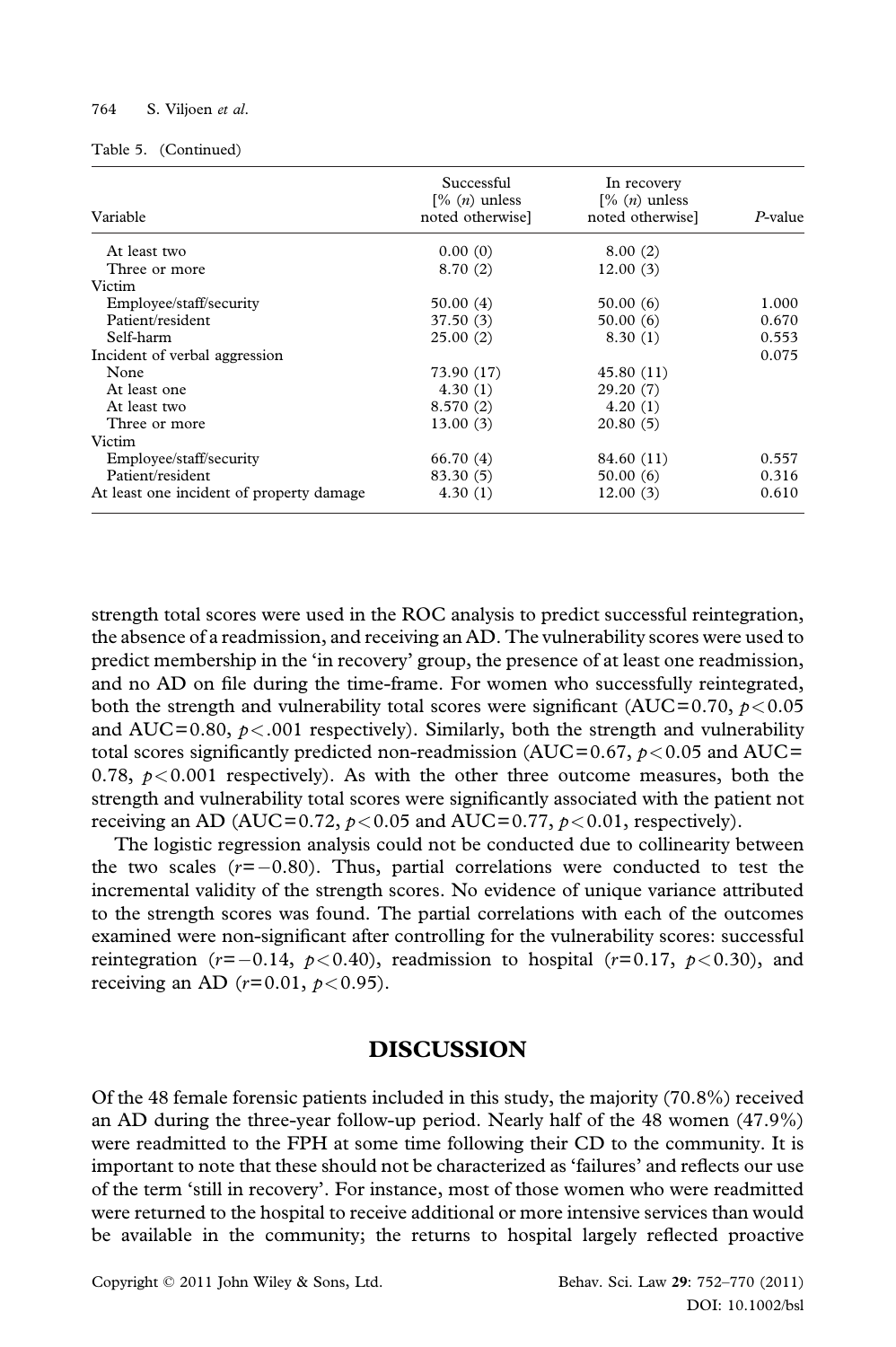|                                             | Successful                   | In recovery                  |            |
|---------------------------------------------|------------------------------|------------------------------|------------|
|                                             | $\lceil\% (n) \rceil$ unless | $\lceil\% (n) \rceil$ unless |            |
| Variable                                    | noted otherwise]             | noted otherwise]             | $P$ -value |
| Release consistent with medical advice      | 75.00 (15)                   | 81.80 (18)                   | 0.715      |
| Time Spent in Hospital [mean (SD) months]   | 25.91 (27.85)                | 32.56 (54.16)                | 0.600      |
| Employed                                    | 13.00(3)                     | 4.00(1)                      | 0.338      |
| Primary source of income                    |                              |                              | 0.790      |
| None                                        | 4.50(1)                      | 0.00(0)                      |            |
| Employment                                  | 9.10(2)                      | 4.00(1)                      |            |
| Disability pension                          | 50.00 (11)                   | 60.00(15)                    |            |
| Personal savings                            | 9.10(2)                      | 4.00(1)                      |            |
| Private/family support                      | 18.20(4)                     | 20.00(2)                     |            |
| Income assistance                           | 9.10(2)                      | 12.00(3)                     |            |
| Type of residence                           |                              |                              | 0.124      |
| Private home/apartment                      | 59.10 (13)                   | 76.00 (19)                   |            |
| In-patient hospital or facility             | 4.50(1)                      | 0.00(0)                      |            |
| Supervised living arrangement               | 9.10(2)                      | 16.00(4)                     |            |
| Boarding/rooming hotel                      | 9.10(2)                      | 8.00(2)                      |            |
| Residential treatment facility              | 18.20(4)                     | 0.00(0)                      |            |
| Witnessing community violence               | 4.80(1)                      | 4.50(1)                      | 1.000      |
| Exposed to destabilizers                    | 42.90 (9)                    | 63.60 (14)                   | 0.172      |
| Neighborhood disadvantaged                  | 0.00(0)                      | 4.50(1)                      | 1.000      |
| Stable supportive environment               | 90.50 (19)                   | 59.10 (13)                   | 0.018      |
| Living arrangement                          |                              |                              | 0.279      |
| Alone                                       | 27.30 (6)                    | 36.00(9)                     |            |
| Spouse/common law                           | 18.20(4)                     | 8.00(2)                      |            |
| Parents/relatives                           | 13.60(3)                     | 32.00(8)                     |            |
| Co-residents                                | 40.90 (9)                    | 24.00(6)                     |            |
| <b>Marital Status</b>                       |                              |                              | 0.564      |
| Single                                      | 26.10(6)                     | 36.00(9)                     |            |
| Relationship/common law/married             | 26.10(6)                     | 20.00(5)                     |            |
| Separated/divorced                          | 39.10 (9)                    | 44.00 (11)                   |            |
| Widowed                                     | 8.70(2)                      | 0.00(0)                      |            |
| Number of dependants [mean (SD)]            | 0.77(1.02)                   | 0.64(1.00)                   | 0.654      |
| Associates with offending peers             | 4.80(1)                      | 11.80(2)                     | 0.577      |
| Associates with non-offending peers         | 89.50 (17)                   | 50.00(9)                     | 0.009      |
| Experience a significant life event (yes)   | 31.30(5)                     | 20.80(5)                     | 0.456      |
| Negative                                    | 66.70 (4)                    | 80.00(4)                     | 1.000      |
| Adherence to medication                     |                              |                              | 0.058      |
| <b>Yes</b>                                  | 85.70 (18)                   | 56.50 (13)                   |            |
| Intermittent                                | 14.30(3)                     | 30.40 (7)                    |            |
| No                                          | 0.00(0)                      | 14.30(3)                     |            |
| Engagement in antisocial activities         | 13.00(3)                     | 70.80 (17)                   | 0.000      |
| Engagement in prosocial activities          | 69.60 (16)                   | 39.10(9)                     | 0.038      |
| Attend meetings with case manager           | 86.40 (19)                   | 76.00 (19)                   | 0.470      |
| Prosocial attitudes                         | 72.70 (16)                   | 40.00 (10)                   | 0.024      |
| Compliance with recommendations             | 90.90 (20)                   | 40.00 (10)                   | 0.000      |
| Evidence of impulsivity                     | 28.60 (6)                    | 50.00 (12)                   | 0.143      |
| START strength total score [mean (SD)]      | 27.85 (8.07)                 | 22.43 (7.86)                 | 0.024      |
| START vulnerability total score [mean (SD)] | 10.15(7.03)                  | 18.48 (7.79)                 | 0.000      |

Table 6. Protective and risk factors present at and during release for successful reintegraters  $(n=23)$  and those in recovery  $(n=25)$ 

management and prevention efforts on the part of treatment providers. For example, patients who exhibited hallucinations (13%) or delusions (13%) and who appeared to be decompensating (e.g., failure to maintain self-care=8.7%) and whose risk levels appeared to be increasing (e.g., suicidal ideation/attempt=13%; threats to others=13%; or increased hostility=26.1%). In fact, just 6.3% of the women were found to have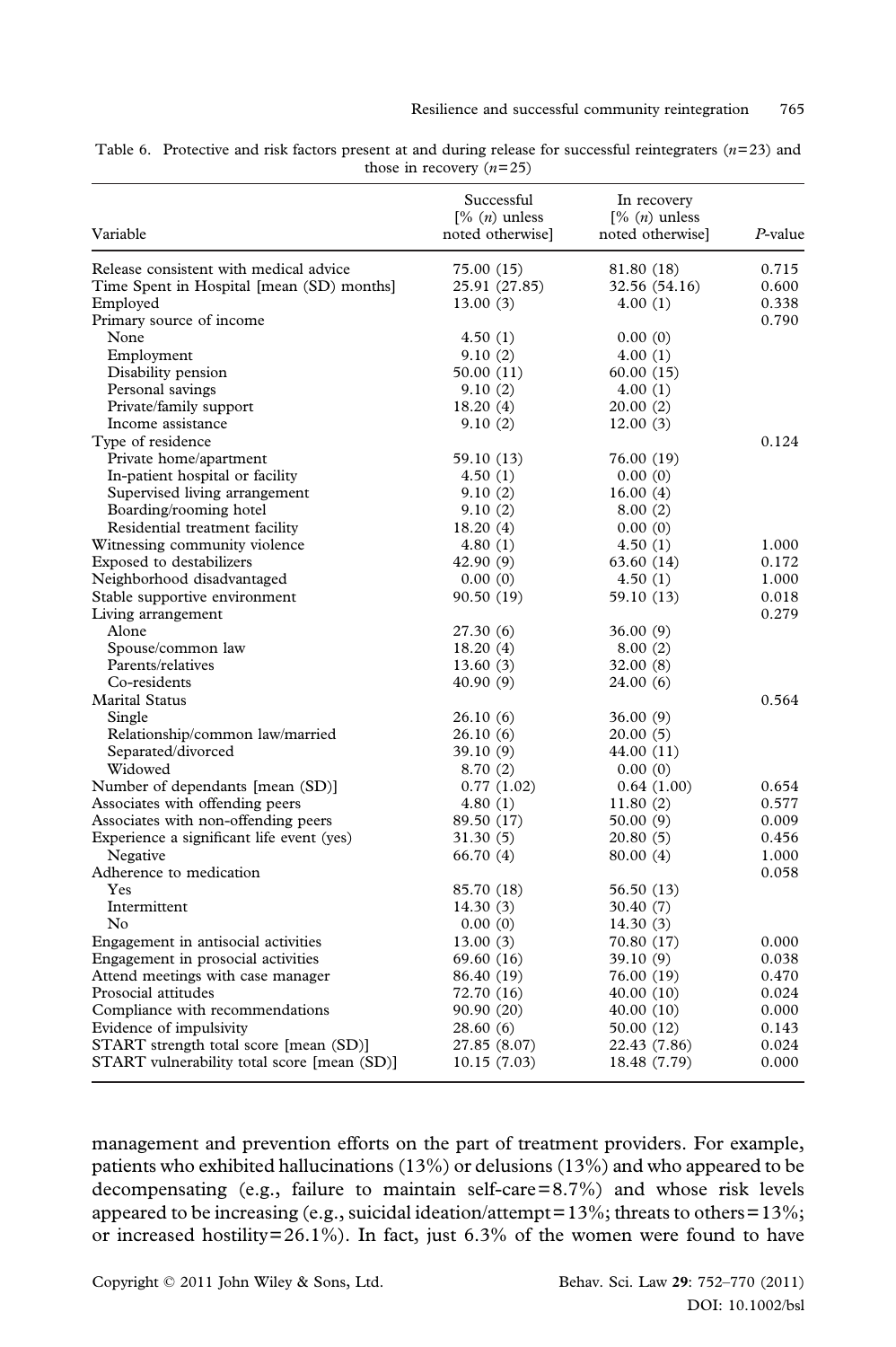#### 766 S. Viljoen et al.

|                                                               |                                      | Vulnerability                                                                      |                                | Strength                                                               |  |
|---------------------------------------------------------------|--------------------------------------|------------------------------------------------------------------------------------|--------------------------------|------------------------------------------------------------------------|--|
| Outcome variable                                              |                                      | AUC (95% CI)                                                                       |                                | AUC (95% CI)                                                           |  |
| Successful reintegration<br>Readmission<br>Absolute discharge | $-0.50***$<br>$0.47***$<br>$-0.42**$ | $0.80***(0.68-0.92)$<br>$0.78**$<br>$(0.66 - 0.91)$<br>$(0.62 - 0.91)$<br>$0.77**$ | $0.33*$<br>$-0.29*$<br>$0.35*$ | $0.70*$ $(0.55-0.85)$<br>$0.67*$ $(0.52-0.83)$<br>$0.72**$ (0.57-0.87) |  |

Table 7. The relationship between START total scores and positive and negative outcomes

\*\*\*p≤0.001 (two-tailed); \*\*p≤0.01 (two-tailed); \*p≤0.05 (two-tailed).

For correlations, the number of readmissions was used, and for Receiver operating characteristic analysis, dichotomous coding was used (readmission y/n).

committed any new offence over the duration of the study, and only 4.2% committed a new violent offence.

Successful reintegraters and the women who were still in recovery were defined using a combination of having never been readmitted to the hospital, and receiving an AD during the follow-up period. It should be noted that this method of operationalizing successful community reintegration has never been used before in the literature; therefore, these rates for successful community reintegration cannot easily be compared with previous findings. For this reason, rates of reoffending and readmission were reported in addition to rates of successful reintegration (as defined), for the purpose of making comparisons with previous findings. In total, 47.9% of the women qualified as having successfully reintegrated into the community after leaving the FPH, with the remaining 52.1% qualifying as still in recovery.

Compared with the relatively scarce body of literature on non-recidivism in female populations, similar rates to those previously reported from a general offender population (~78%; Freeman & Sandler, 2008) were found. Additionally, these rates are similar to the rates of successful community reintegration found among the female forensic patient population, which varies from 64% to 87% (Schaap, Lammers, & de Vogel, 2009; de Vogel & de Ruiter, 2005). Overall, the present findings are consistent with previous rates of successful community reintegration and readmissions, providing further evidence that the majority of female forensic psychiatric patients do not reoffend in the short-term (i.e. two to six years).

As anticipated, women who made successful returns to the community had significantly higher START strength total scores and lower START vulnerability scores than women who were still in recovery. Thus, successful reintegraters had more protective factors and fewer risk factors than participants who were classified as still being in recovery. There were some notable protective factors and risk factors uniquely related to successful reintegration. The successful reintegraters were more likely to have been involved in programs outside of the hospital and to have insight into their substance abuse problems. The two groups of women also differed in the extent to which they were compliant with both psychological and pharmacological interventions, with more successful women being more compliant than the women who were still in recovery. Similarly, successful reintegraters were more likely to remain compliant on their medications while on release than individuals who were still in recovery. Being engaged in the supervision process while on release was also found to be important, in that the successfully reintegrated women displayed more prosocial attitudes, engaged in more prosocial activities, and were more likely to be compliant with recommenda-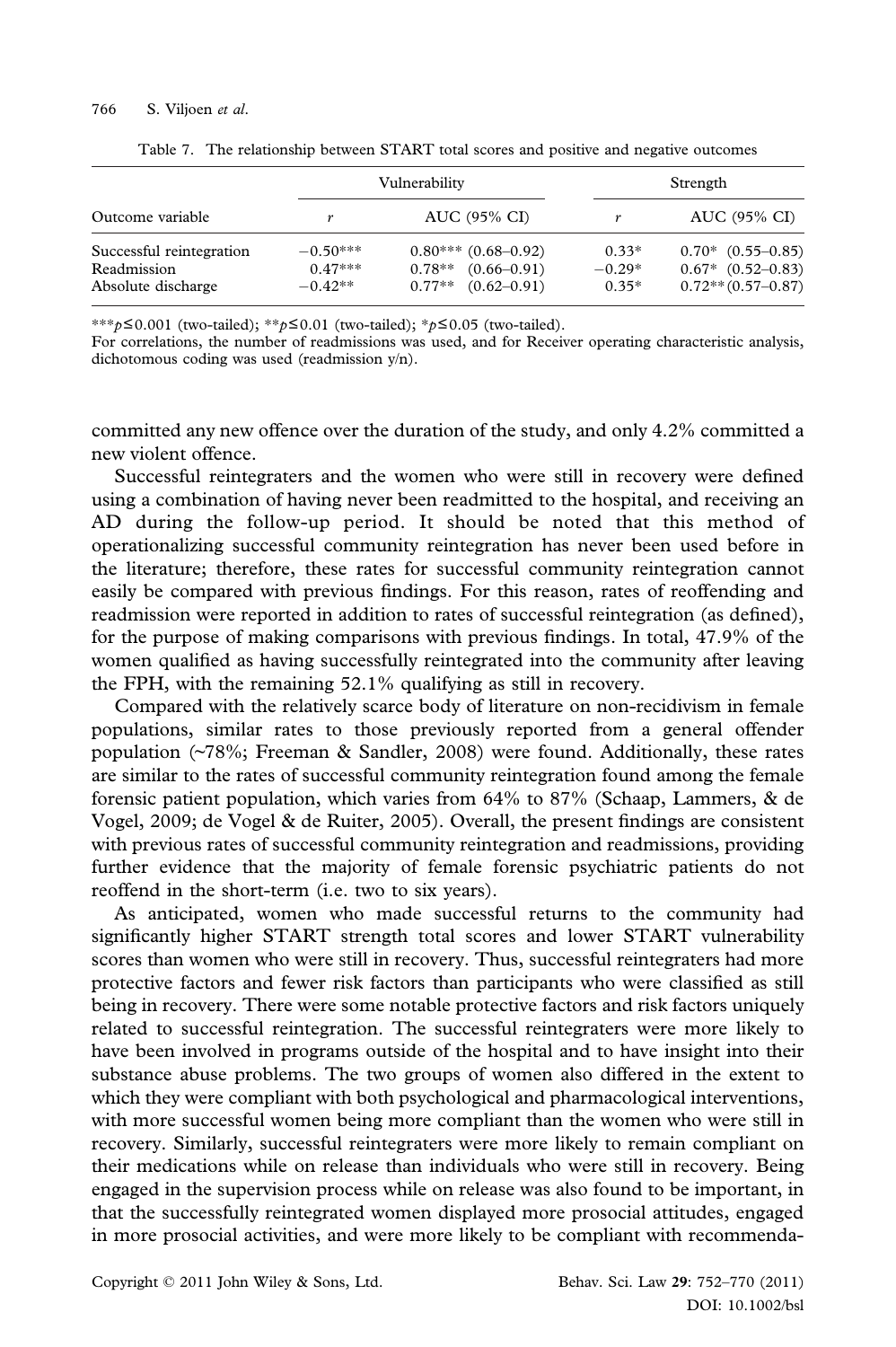tions from the treatment teams than the women who were still in recovery. The study also provided support for the notion of resilience, as successfully integrated women had more non-offending peers in their network, but did not differ in terms of their associations with offending peers. A similar finding was reported for personalitydisordered forensic outpatients (Bouman, de Ruiter, & Schene, 2010), who found that the protective function of participation in social institutions against reoffending remained, even when the patient also had network members with a criminal background.

When looking at risk factors, the authors found that participants who were still in recovery at the end of the study were more likely to have displayed severe behavioral symptoms at the time of their index admission (such as aggressive or bizarre behaviors), to be lacking insight into interpersonal problems, and to engage in more antisocial activities.

Thus, in line with Fergus and Zimmerman (2005) evidence was found that successful reintegration is facilitated by internal protective factors, or "assets" (e.g., prosocial attitudes, insight), in combination with external protective factors, or "resources" (e.g., program involvement, supervision support). Additionally, these findings also support a compensatory model of resilience (protective factors counteract effects of risk factors) in that the successful group had more protective factors and fewer risk factors than those still in recovery (Fergus & Zimmerman, 2005).

The study results revealed several interesting findings with regard to the relationship between START and patient recovery/successful community reintegration. Until now, no study has examined the predictive value of this measure with successful reintegration as an outcome variable. The START vulnerability total score was able to distinguish those women who were and were not successful in their efforts to return to the community. Similarly, the START strength total scores significantly predicted successful versus unsuccessful community reintegration. Likewise, both the vulnerability and strength total scores significantly predicted readmission status, in the three-year time-frame. Furthermore, both the vulnerability and strength total scores could distinguish those women who did or did not receive an AD in the follow-up time-frame. It should be noted that receiving an AD is a very strong indication of success in the community, in that the provincial review boards in Canada are mandated to maintain a patient under their supervision for as long as they are found to pose a significant threat to society. To sum up, both the strength and the vulnerability scales of the START showed predictive validity across multiple measures of success in the community.

Logistic regressions could not be conducted to investigate incremental validity, as the two scales were highly collinear. Partial correlations were then conducted, which are not as powerful as logistic regressions. No significant correlations were found between the strength total scores and successful reintegration, readmission, or receiving an AD. This finding is similar to previous results reported by Wilson and colleagues (2010), who found that both the strength and vulnerability scores were no longer significant when included in a logistic analysis. Similarly, a recent study by Braithwaite, Crocker, and Reyes (2010) could not perform a logistic regression due to high collinearity between the two scales, and thus they did not conduct any further mediation analyses. Recently, however, Desmarais and colleagues (unpublished) reported incremental validity of the START strength scores over the vulnerability scores for assessments of institutional aggression and violence in a forensic sample.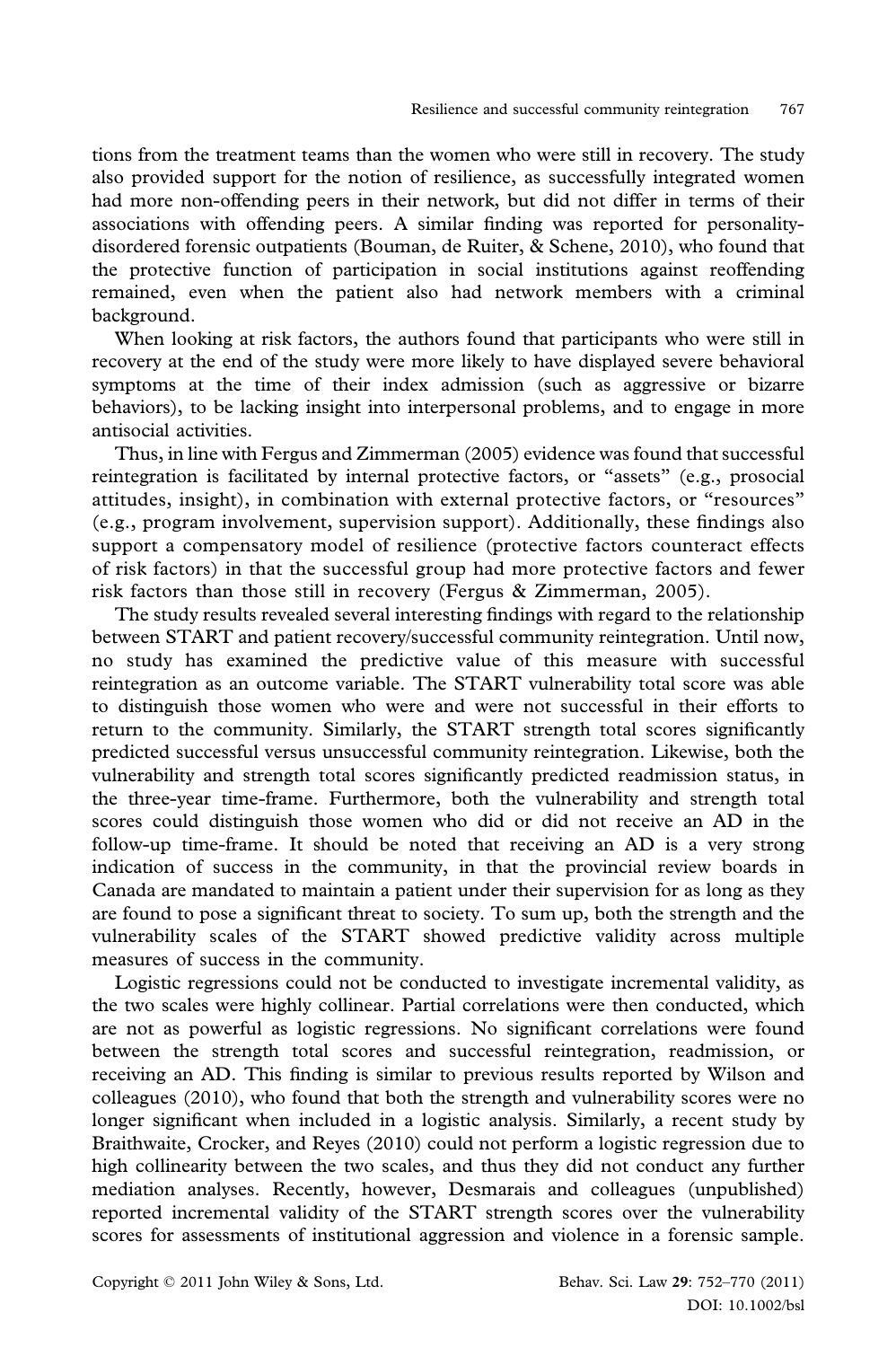Furthermore, other studies on the SAPROF and the SAVRY have found evidence of incremental validity of protective factors in risk assessments (Lodewijks, de Ruiter, & Doreleijers, 2010; de Vries Robbé & de Vogel, 2010). Thus, further research is needed to assess whether protective factors improve the predictive validity of risk assessment measures. Moreover, it should be noted that although the present study did not find incremental validity of the strength scores over the vulnerability scores, that does not imply that these factors are not important from a risk management and treatment perspective. Including protective factors in psychological assessments can help prevent treatment nihilism and can provide targets for treatment teams to focus on for improvement, and also are essential for therapeutic assessment (Rashid & Ostermann, 2009).

The present findings should be considered with several limitations in mind. The present line of research was based on a retrospective file review methodology. Therefore, although this study did include a three-year follow up and is thus pseudoprospective in nature, the data were collected retrospectively, which has a number of identifiable drawbacks. Firstly, varying degrees of information were available. Even in the typical instance where an abundance of information is contained within any one hospital clinical file, the general bias towards recording risk information may limit knowledge of particular strength factors related to the patients in this sample. Prospective designs utilizing triangulated data collection procedures in studies of this nature are needed (i.e., interviews with participants, collateral sources and accessing secondary data sources such as official reoffence records). Additionally, the varying degrees of information on file may have affected the inter-rater reliability (IRR) results, which were lower than previous research findings, which have generally been found to be excellent (ICC=0.81–0.87; Nicholls et al., 2006; Wilson et al., 2010). Secondly, although raters were not biased as to which group each participant would be allocated, due to the nature of the files it was not always possible to blind raters to the legal outcome for each patient. For example, patients' readmissions or ADs often are contained within a series of events or circumstances that may be mentioned repeatedly in the clinical files. It is quite possible that this knowledge may have resulted in rating bias, and further demonstrates the need for prospective designs. Thirdly, the small sample size calls for multi-site studies in order to alleviate the challenge of studying women in this population, which is often a small minority of forensic inpatients.

Despite these limitations, the present study is one of the first empirical investigations into the occurrence of, and factors in, successful community reintegration among female forensic psychiatric patients. The findings of this study provide some preliminary evidence for differences between forensic patients who are successful in the community and those who are not, in relation to risk and protective factors. Results revealed that successful patients had significantly fewer risk and more protective factors than as yet unsuccessful patients. The authors are currently continuing their investigation to explore the potential interaction between risk and protective factors that may be integral in the recovery process.

Even at this early stage, these findings may be of use by way of informing treatment providers about how to better prepare these patients to deal with periods of transition. Release from a psychiatric facility under CD conditions can be stress-inducing for many individuals undergoing this process, and may indeed be the catalyst for new, if not additional, life stressors to be dealt with and managed. Protective factors demonstrated evidence of predictive validity in terms of successful community reintegration, thus providing evidence for the use of strength-based risk assessments.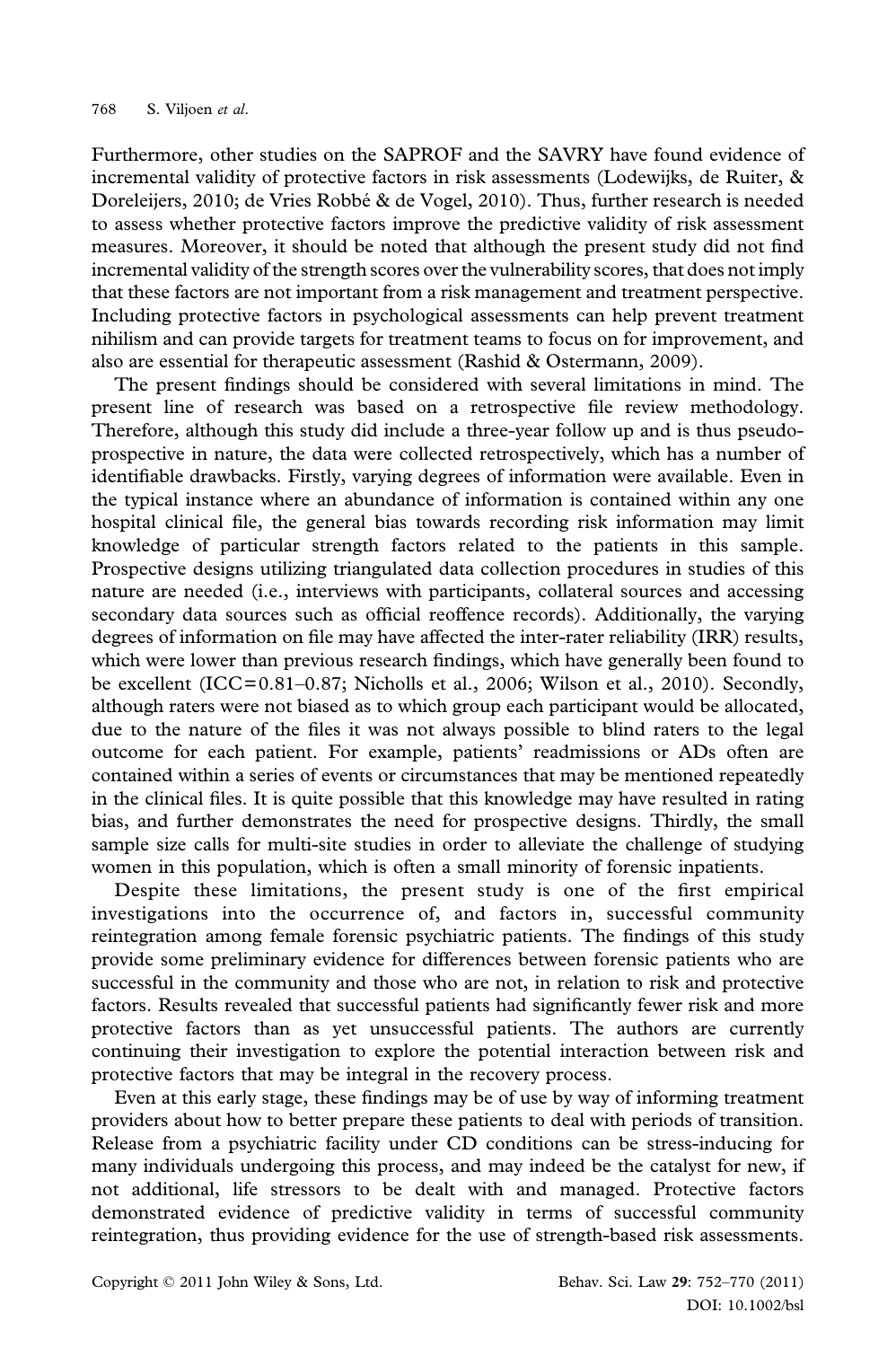Until recently, clinical practice in forensic settings has been centered on a risk model, largely ignoring strengths and resilience factors in risk judgments. These findings indicate that strengths may be useful in such risk assessments, which are instrumental in informing mental health professionals how patients will cope with their release and the necessary resources and supports that need to be put in place. Specifically, the START provides clinical practitioners with a useful tool that can help to predict success upon release through identifying gaps in services, supports, and skills as well as avenues for fostering success. Similarly, identifying additional protective factors that are predictive of success in the community can help to enhance risk assessment tools and make them more effective in clinical practice. The findings of this study suggest that a balanced evaluation of clients' strengths and vulnerabilities can help patients and their direct care providers to prepare for a successful transition to the community.

## **REFERENCES**

Andrews, D. A., & Bonta, J. (2003). The psychology of criminal conduct. (3rd Ed). Cincinnati, OH: Anderson Press.

- Aspy, C., Oman, R., Vesely, S., McLeroy, K., Rodine, S., Marshall, L., et al. (2004). Adolescent violence: The protective effects of youth assets. Journal of Counseling and Development, 82(3), 268-276.
- Benda, B. B. (2001). Factors that discriminate between recidivists, parole violators, and nonrecidivists in a 3-Year follow-up of Boot Camp graduates. International Journal of Offender Therapy and Comparative Criminology, 45, 711–729.
- Bonta, J., Law, M., & Hanson, K. (1998). The prediction of criminal and violent recidivism among mentally disordered offenders: A meta-analysis. Psychological Bulletin, 123, 123-142.
- Bouman, Y. H. A., de Ruiter, C., & Schene, A. H. (2010). Social ties and short-term self-reported delinquent behaviour of personality disordered forensic outpatients. Legal and Criminological Psychology, 15, 357–372.
- Braithwaite E., Charette Y., Crocker A., & Reyes A. (2010). The Predictive Validity of Clinical Ratings of the Short-Term Assessment of Risk and Treatability (START). International Journal of Forensic Mental Health, 9(4), 271–281.
- Carr, M., & Vandiver, T. (2001). Risk and protective factors among youth offenders. Adolescence, 36(143), 409–426.
- de Vogel, V., & de Ruiter, C. (2005). The HCR-20 in personality disordered female offenders: A comparison with a matched sample of males. Clinical Psychology & Psychotherapy, 12, 226–240.
- de Vogel, V., de Ruiter, C., Bouman, Y., & de Vries Robbé, M. (2009). SAPROF. Guidelines for the assessment of protective factors for violence risk. English version. Utrecht, The Netherlands: Forum Educatief.
- de Vries Robbé, M., & de Vogel, V. (2010). Protective factors for violence risk: SAPROF prospective results. Vancouver, Canada: Paper presented at the annual conference of the International Association of Forensic Mental Health Services.
- Desmarais, S., Nicholls, T. L., Wilson, C., & Brink, J. (unpublished). Using dynamic risk and protective factors to predict inpatient aggression: reliability and validity of the START.
- Douglas, K. S., Ogloff, J. R. P., & Hart, S. D. (2003). Evaluation of a model of violence risk assessment among forensic psychiatric patients. Psychiatric Services, 54, 1372–1379.
- Efta-Breitbach, J., & Freeman, K. (2004). Recidivism and resilience in juvenile sexual offenders: An analysis of the literature. Journal of Child Sexual Abuse, 13, 257-279.
- Farrington, D. P. (1997). A critical analysis of research on the development of antisocial behavior from birth to adulthood. In Stoff, D. M., Breiling, J., & Maser, J. D. (Eds.), Handbook of antisocial behavior (pp. 234 – 240). Hoboken, NJ: John Wiley & Sons.
- Fergus, S., & Zimmerman, M. A. (2005). Adolescent resilience: A framework for understanding healthy development in the face of risk. Annual Reviews of Public Health, 26, 399-419.
- Fleiss, J. L. (1986). The design and analysis of clinical experiments. New York: Wiley.
- Freeman, N. J., & Sandler, J. C. (2008). Female and male sex offenders: A comparison of recidivism patterns and risk factors. Journal of Interpersonal Violence, 23, 1394-1413.
- Haggård, U.A., Gumpert, C.H., & Grann, M. (2001). Against all odds: A qualitative follow-up study of high-risk violent offenders who were not reconvicted. *Journal of Interpersonal Violence*, 16, 1048-1065.